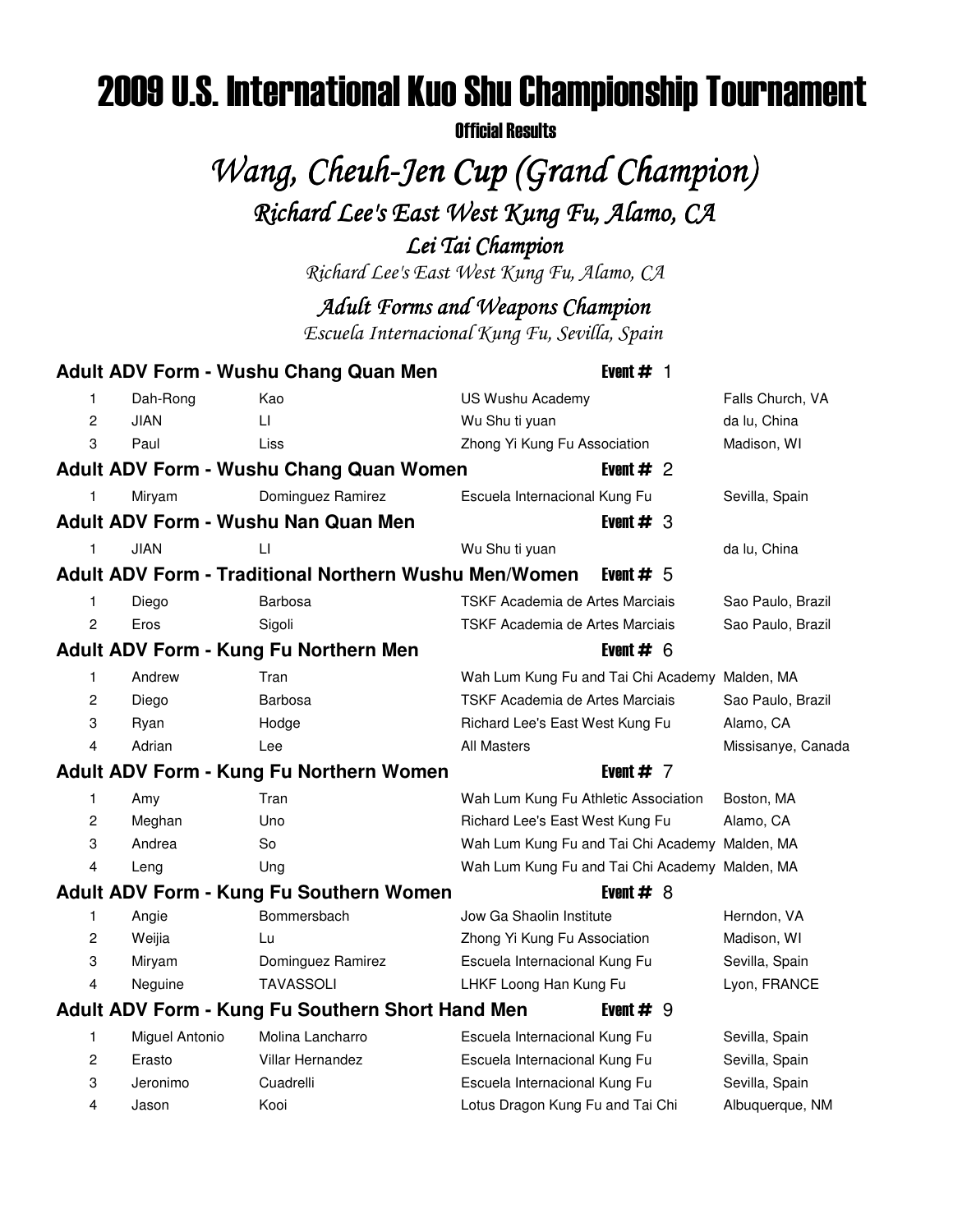|                |                                       | Adult ADV Form - Kung Fu Southern Long Fist Men       | Event #<br>-10                       |                     |
|----------------|---------------------------------------|-------------------------------------------------------|--------------------------------------|---------------------|
| 1              | Ryan                                  | Ho                                                    | Calvin Chin Martial Arts Academy     | Newton, MA          |
| $\overline{c}$ | Sebastien                             | <b>PARIS</b>                                          | LHKF Loong Han Kung Fu               | Lyon, FRANCE        |
| 3              | Tzachi                                | Lozano                                                | Jow Ga Shaolin Institute             | Herndon, VA         |
| 4              | Jarred                                | Reiss                                                 | Southern Shaolin Academy             | Ewing, NJ           |
|                | <b>Adult ADV Form - Wing Chun Men</b> |                                                       | Event $#$ 11                         |                     |
| 1              | Miguel Antonio                        | Molina Lancharro                                      | Escuela Internacional Kung Fu        | Sevilla, Spain      |
| $\overline{c}$ | Erasto                                | <b>Villar Hernandez</b>                               | Escuela Internacional Kung Fu        | Sevilla, Spain      |
| 3              | Jeronimo                              | Cuadrelli                                             | Escuela Internacional Kung Fu        | Sevilla, Spain      |
| 4              | Manuel                                | Jimenez Carnerero                                     | Escuela Internacional Kung Fu        | Sevilla, Spain      |
|                |                                       | <b>Adult ADV Form - Wing Chun Women</b>               | Event $#$<br>-12                     |                     |
| 1              | Miryam                                | Dominguez Ramirez                                     | Escuela Internacional Kung Fu        | Sevilla, Spain      |
|                |                                       | <b>Adult ADV Form - Northern Praying Mantis Men</b>   | -13<br>Event $#$                     |                     |
| 1              | Collin                                | Lee                                                   | Richard Lee's East West Kung Fu      | Alamo, CA           |
| 2              | David                                 | Curran                                                | KO Kung Fu                           | San Jose, CA        |
| 3              | Joilson                               | Souza Alves                                           | Associacao Tan Lan de Kung fu        | Sao Caetano do Sul, |
| 4              | Diego                                 | <b>Barbosa</b>                                        | TSKF Academia de Artes Marciais      | Sao Paulo, Brazil   |
|                |                                       | <b>Adult ADV Form - Northern Praying Mantis Women</b> | Event $# 14$                         |                     |
| 1              | Andrea                                | So                                                    | Wah Lum Kung Fu and Tai Chi Academy  | Malden, MA          |
| 2              | Amy                                   | Tran                                                  | Wah Lum Kung Fu Athletic Association | Boston, MA          |
| 3              | Kaylee                                | Baker                                                 | Richard Lee's East West Kung Fu      | Alamo, CA           |
| 4              | Meghan                                | <b>Mannion Gray</b>                                   | Richard Lee's East West Kung Fu      | Alamo, CA           |
|                |                                       |                                                       |                                      |                     |
|                |                                       | Adult ADV Weapons - Wushu Long Weapon Men             | Event $#$ 15                         |                     |
| 1              | Eros                                  | Sigoli                                                | TSKF Academia de Artes Marciais      | Sao Paulo, Brazil   |
| $\overline{c}$ | Ben                                   | Margevicius                                           | USA Yongnian Taiji Center            | Cleveland, Oh       |
| 3              | Robin                                 | Ku                                                    | US Wushu Academy                     | Falls Church, VA    |
| 4              | Juan                                  | Barbas Luna                                           | Escuela Internacional Kung Fu        | Sevilla, Spain      |
|                |                                       | <b>Adult ADV Weapons - Wushu Short Weapon Men</b>     | Event #<br>-17                       |                     |
| 1              | Dah-Rong                              | Kao                                                   | US Wushu Academy                     | Falls Church, VA    |
| 2              | Robin                                 | Ku                                                    | US Wushu Academy                     | Falls Church, VA    |
|                |                                       | Adult ADV Weapons - Kung Fu Staff Men                 | Event $# 19$                         |                     |
| 1              | Christopher                           | Wong                                                  | Calvin Chin Martial Arts Academy     | Newton, MA          |
| 2              | Andrew                                | Tran                                                  | Wah Lum Kung Fu and Tai Chi Academy  | Malden, MA          |
| 3              | Eugene                                | Stein                                                 | Richard Lee's East West Kung Fu      | Alamo, CA           |
| 4              | William                               | Kiyoshi Taniguchi                                     | Associacao Tan Lan de Kung fu        | Sao Caetano do Sul, |
|                |                                       | Adult ADV Weapons - Kung Fu Spear Men                 | Event $#20$                          |                     |
| 1              | David                                 | Curran                                                | KO Kung Fu                           | San Jose, CA        |
| 2              | Michael                               | Hwang                                                 | Tai Yim Kung Fu                      | Kensington, MD      |
| 3              | Diego                                 | Barbosa                                               | TSKF Academia de Artes Marciais      | Sao Paulo, Brazil   |
| 4              | Rafael                                | Bernardes de Souza                                    | Associacao Tan Lan de Kung fu        | Sao Caetano do Sul, |
|                |                                       | Adult ADV Weapons - Kung Fu Broadsword Men            | Event $#21$                          |                     |
| 1              | Christopher                           | Wong                                                  | Calvin Chin Martial Arts Academy     | Newton, MA          |
| 2              | Kiyoshi                               | Yamamoto                                              | Jow Ga Shaolin Institute             | Herndon, VA         |
| 3              | Ryan                                  | Hodge                                                 | Richard Lee's East West Kung Fu      | Alamo, CA           |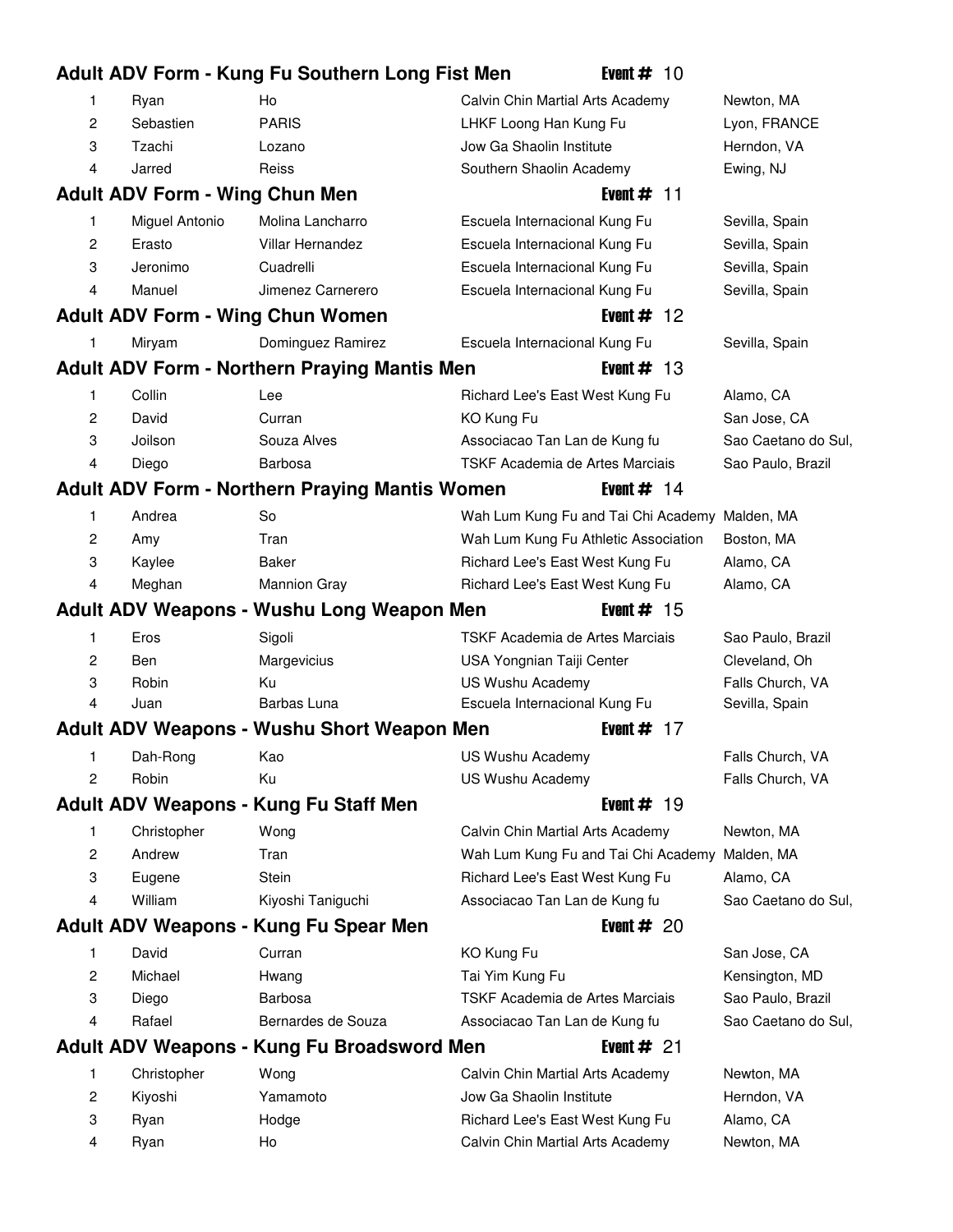# **Adult ADV Weapons - Kung Fu Straight Sword Men** Event # 22 1 Kiyoshi Yamamoto 37 Jow Ga Shaolin Institute Herndon, VA 2 Diego Barbosa 17 Barbosa 17 TSKF Academia de Artes Marciais 17 Sao Paulo, Brazil 3 Omar Khan 19 Sacred warrior 19 Sacred warrior 19 South 19 South 19 and 19 South 19 South 19 and 19 South 19 South 19 and 19 South 19 and 19 and 19 South 19 and 19 and 19 and 19 and 19 and 19 and 19 and 19 and 19 and 19 a 4 Michael Sauter 17 Seamme 17 Twin Cities Tai Chi Chuan Studio 17 St Paul, MN **Adult ADV Weapons - Kung Fu Other Weapon Men** Event # 23 1 Ming Xun wang 20 qing dao 20 qing dama 20 da Lu, China 2 Rafael Bernardes de Souza 15 Associacao Tan Lan de Kung fu Sao Caetano do Sul, 3 Christopher Wong 25 Calvin Chin Martial Arts Academy Newton, MA 4 Alejandro Marquez Fernandez **60 Escuela Internacional Kung Fu** Sevilla, Spain **Adult ADV Weapons - Southern Long Weapon Men** Event # 24 1 Michael Hwang 19 Tai Yim Kung Fu Kensington, MD 2 Maurice McCaskey Jr. 26 Mint Hill Kung Fu School Mint Hill, NC **Adult ADV Weapons - Southern Short Weapon Men** Event # 25 1 Michael Hwang 19 Tai Yim Kung Fu Kensington, MD 2 Juan **Barbas Luna** 13 Escuela Internacional Kung Fu Sevilla, Spain 3 Erasto Villar Hernandez **13 Escuela Internacional Kung Fu** Sevilla, Spain 4 Jeronimo Cuadrelli 13 Escuela Internacional Kung Fu Sevilla, Spain **Adult ADV Weapons - Kung Fu Long Weapon Women** Event # 26 1 Amy Tran 67 Tran 67 Wah Lum Kung Fu Athletic Association Boston, MA 2 Andrea So 50 So 70 Wah Lum Kung Fu and Tai Chi Academy Malden, MA 3 Miryam Dominguez Ramirez **37 Escuela Internacional Kung Fu** Sevilla, Spain 4 Meghan Uno 57 Bichard Lee's East West Kung Fu Alamo, CA **Adult ADV Weapons - Kung Fu Short Weapon Women** Event # 27 1 Amy Tran 67 Tran 67 Wah Lum Kung Fu Athletic Association Boston, MA 2 Angie 36 Bommersbach 36 Jow Ga Shaolin Institute Herndon, VA 3 Andrea So 50 Wah Lum Kung Fu and Tai Chi Academy Malden, MA 4 Meghan Uno 57 Bichard Lee's East West Kung Fu Alamo, CA **Adult ADV Weapons - Kung Fu Other Weapon Women** Event # 28 1 Amy Tran 67 Tran 67 Wah Lum Kung Fu Athletic Association Boston, MA 2 Miriam Nakano 30 Li Wing Kay Martial Arts Association Sao Paulo, Brazil 3 Andrea So 70 Wah Lum Kung Fu and Tai Chi Academy Malden, MA 4 Miryam Dominguez Ramirez **37 Escuela Internacional Kung Fu** Sevilla, Spain **Adult ADV 2-Man Set - Empty Hand** Event # 29 1 Stuart Moore 51 Richard Lee's East West Kung Fu Alamo, CA 1 Meghan Uno 57 Bichard Lee's East West Kung Fu Alamo, CA 2 Andrea So 70 So 70 Wah Lum Kung Fu and Tai Chi Academy Malden, MA 2 Amy Tran 67 Tran 67 Wah Lum Kung Fu Athletic Association Boston, MA 3 Christopher Wong 25 Calvin Chin Martial Arts Academy Newton, MA 3 Drew Chin Chin Chin Chin Calvin Chin Martial Arts Academy Newton, MA 4 Angie **12 Dominguez** 1 **Dominguez** 80 Richard Lee's East West Kung Fu Alamo, CA 4 Ryan **Hodge Richard Lee's East West Kung Fu** Alamo, CA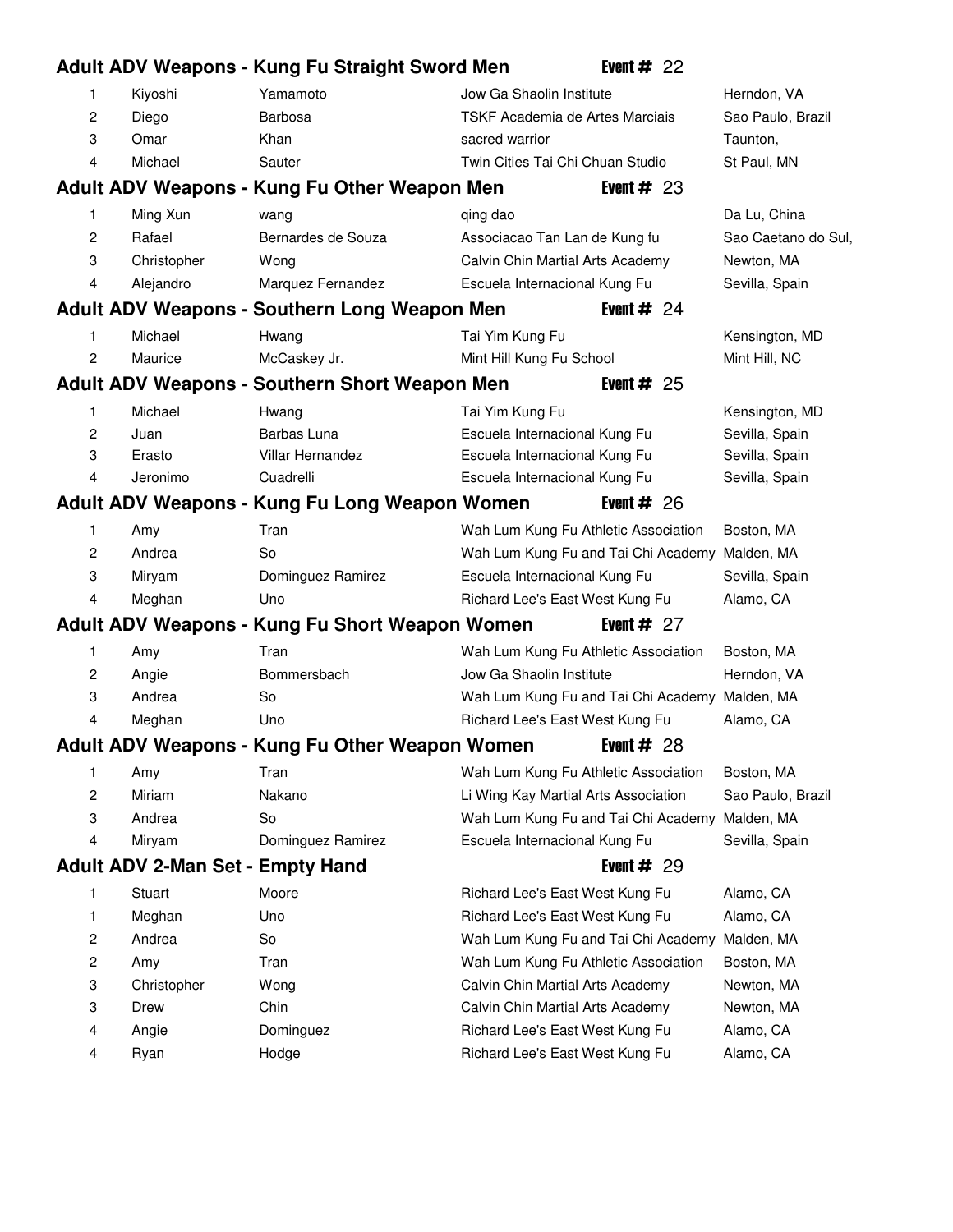### **Adult ADV 2-Man Set - Weapon** Event # 30

| 1 | Drew        | Chin            |
|---|-------------|-----------------|
| 1 | Christopher | Wong            |
| 2 | Ryan        | Ho              |
| 2 | Bryan       | Cheng           |
| 3 | Diego       | Barbosa         |
| 3 | Eros        | Sigoli          |
| 4 | Pedro       | Diaz Villodrez  |
| 4 | Alejandro   | Marquez Fernand |

### **Adult ADV Kenpo Form - Men** Event # 31

|   | michael  | melendez  |
|---|----------|-----------|
| 2 | Eugene   | Stein     |
| З | Glen     | Hasstedt  |
| 4 | Jeronimo | Cuadrelli |
|   |          |           |

### **Adult ADV Kenpo Form - Women** Event # 32

|   | Wendy  | Campbell            |
|---|--------|---------------------|
| 2 | Carrie | Chun                |
| 3 | Meghan | <b>Mannion Gray</b> |
|   | Miryam | Dominguez Ramire:   |

### **Adult ADV Kenpo Weapon - Men** Event # 83

|   | Erasto         | <b>Villar Hernandez</b> |
|---|----------------|-------------------------|
| 2 | michael        | melendez                |
| 3 | Juan           | Barbas Luna             |
|   | Miquel Antonio | Molina Lancharro        |

### **Adult ADV Kenpo Weapon - Women** Event # 24

|    | Wendy  | Campbell            |
|----|--------|---------------------|
| -2 | Meghan | <b>Mannion Gray</b> |
| -3 | Mirvam | Dominguez Ramirez   |

### **Adult ADV Mass Attack - Men** Event # 35

| 1 | Sean   | Gray   |
|---|--------|--------|
| 2 | Eugene | Stein  |
| 3 | Allen  | Parco  |
| 4 | Pete   | Zipkin |

### **Adult ADV Mass Attack - Women** Event # 36

| 1 | Meghan | Mannion Gray |
|---|--------|--------------|
| 2 | Jennie | Mitchell     |
| 3 | Wendy  | Campbell     |
| 4 | Roz    | Curran       |

### **Adult ADV Light Contact Sparring - Men Heavy Weight Event # 37**

| sammy  | ida              | Patience Tai Chi                | Brooklyn, NY   |
|--------|------------------|---------------------------------|----------------|
| Eugene | Stein            | Richard Lee's East West Kung Fu | Alamo, CA      |
| Erasto | Villar Hernandez | Escuela Internacional Kung Fu   | Sevilla, Spair |

### **Adult ADV Light Contact Sparring - Men Middle Weight Fivent # 38**

| Manuel   | Jimenez Carnerero | Escuela Internacional Kung Fu |
|----------|-------------------|-------------------------------|
| Jriel    | Adams             | advanced wing chun            |
| Jeronimo | Cuadrelli         | Escuela Internacional Kung Fu |

Calvin Chin Martial Arts Academy Newton, MA Calvin Chin Martial Arts Academy Newton, MA Calvin Chin Martial Arts Academy Newton, MA Calvin Chin Martial Arts Academy Newton, MA TSKF Academia de Artes Marciais Sao Paulo, Brazil TSKF Academia de Artes Marciais Sao Paulo, Brazil Escuela Internacional Kung Fu Sevilla, Spain dez **Escuela Internacional Kung Fu** Sevilla, Spain

1 KO Kung Fu San Jose, CA Richard Lee's East West Kung Fu Alamo, CA Richard Lee's East West Kung Fu Alamo, CA Escuela Internacional Kung Fu Sevilla, Spain

Richard Lee's East West Kung Fu Alamo, CA The Peaceful Dragon Charlotte, NC Richard Lee's East West Kung Fu Alamo, CA z and Dominguez Becuela Internacional Kung Fu Sevilla, Spain

Escuela Internacional Kung Fu Sevilla, Spain 2 KO Kung Fu San Jose, CA Escuela Internacional Kung Fu Sevilla, Spain Escuela Internacional Kung Fu Sevilla, Spain

Richard Lee's East West Kung Fu Alamo, CA Richard Lee's East West Kung Fu Alamo, CA Escuela Internacional Kung Fu Sevilla, Spain

Richard Lee's East West Kung Fu Alamo, CA Richard Lee's East West Kung Fu Alamo, CA Richard Lee's East West Kung Fu Alamo, CA Richard Lee's East West Kung Fu Alamo, CA

Richard Lee's East West Kung Fu Alamo, CA Richard Lee's East West Kung Fu Alamo, CA Richard Lee's East West Kung Fu Alamo, CA KO Kung Fu San Jose, CA

Sevilla, Spain

Sevilla, Spain baltimore, maryland Sevilla, Spain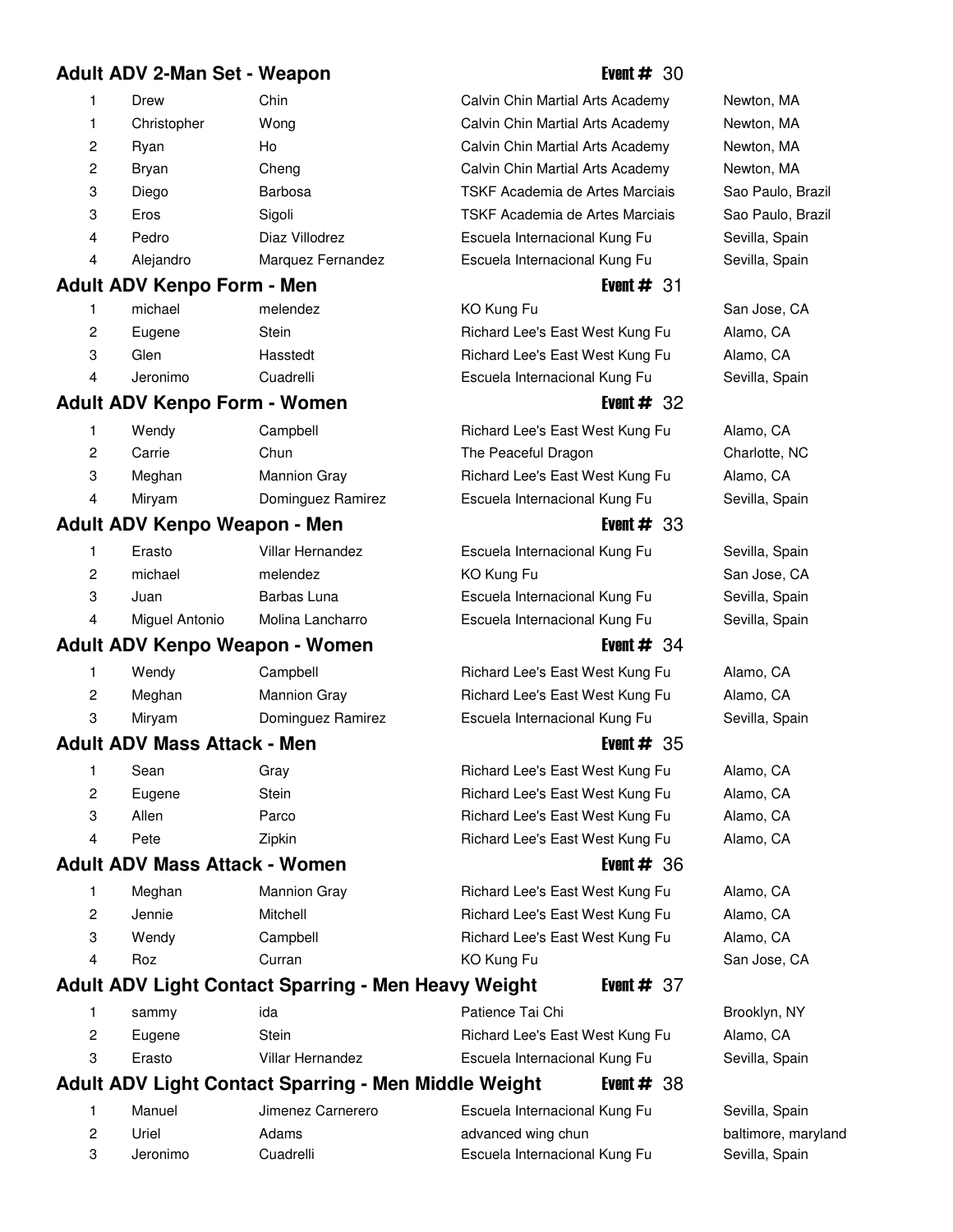|                |                                       | Adult ADV Light Contact Sparring - Men Light Weight          |                                                | Event $#39$  |                    |
|----------------|---------------------------------------|--------------------------------------------------------------|------------------------------------------------|--------------|--------------------|
| 1              | Miguel Antonio                        | Molina Lancharro                                             | Escuela Internacional Kung Fu                  |              | Sevilla, Spain     |
| 2              | Juan                                  | Barbas Luna                                                  | Escuela Internacional Kung Fu                  |              | Sevilla, Spain     |
| 3              | Alejandro                             | Marquez Fernandez                                            | Escuela Internacional Kung Fu                  |              | Sevilla, Spain     |
|                |                                       | <b>Adult ADV Light Contact Sparring - Women</b>              |                                                | Event $#$ 40 |                    |
| 1              | Miryam                                | Dominguez Ramirez                                            | Escuela Internacional Kung Fu                  |              | Sevilla, Spain     |
|                |                                       | Adult INT Form - Wushu Chang Quan Men/Women                  |                                                | Event $#$ 41 |                    |
| 1              | Robin                                 | Ku                                                           | US Wushu Academy                               |              | Falls Church, VA   |
| 2              | Jonatan                               | Palanco Jimenez                                              | Escuela Internacional Kung Fu                  |              | Sevilla, Spain     |
| 3              | Vanessa                               | Salas                                                        | Lotus Dragon Tai Chi and Kung Fu               |              | Albuquerque, New   |
|                |                                       | <b>Adult INT Form - Traditional Northern Wushu Men/Women</b> |                                                | Event $#$ 43 |                    |
| 1              | Pedro                                 | Diaz Villodrez                                               | Escuela Internacional Kung Fu                  |              | Sevilla, Spain     |
|                |                                       | Adult INT Form - Kung Fu Northern Men                        |                                                | Event $#$ 44 |                    |
| 2              | <b>Brian</b>                          | Chu                                                          | Jow Ga Shaolin Institute                       |              | Herndon, VA        |
| 3              | Wilian                                | Vieira                                                       | TSKF Academia de Artes Marciais                |              | Sao Paulo, Brazil  |
| 4              | Kenny                                 | Fung                                                         | <b>All Masters</b>                             |              | Missisanye, Canada |
|                |                                       | <b>Adult INT Form - Kung Fu Northern Women</b>               |                                                | Event $#$ 45 |                    |
| 1              | Tiffany                               | Fung                                                         | <b>All Masters</b>                             |              | Missisanye, Canada |
| 2              | Teresa                                | Ogata                                                        | Richard Lee's East West Kung Fu                |              | Alamo, CA          |
| 3              | Viola                                 | So                                                           | Wah Lum Kung Fu and Tai Chi Academy Malden, MA |              |                    |
| 4              | Jessica                               | Matsumoto                                                    | US Kuoshu Academy                              |              | Owings Mills, MD   |
|                |                                       | Adult INT Form - Kung Fu Southern Short Hand Men             |                                                | Event $#$ 47 |                    |
| 1              | Wilian                                | Vieira                                                       | TSKF Academia de Artes Marciais                |              | Sao Paulo, Brazil  |
| 2              | Eoin                                  | Lanier                                                       | Mint Hill Kung Fu School                       |              | Mint Hill, NC      |
| 3              | Jonatan                               | Palanco Jimenez                                              | Escuela Internacional Kung Fu                  |              | Sevilla, Spain     |
|                |                                       | Adult INT Form - Kung Fu Southern Long Fist Men              |                                                | Event $#$ 48 |                    |
| 1              | Wilian                                | Vieira                                                       | TSKF Academia de Artes Marciais                |              | Sao Paulo, Brazil  |
| 2              | David                                 | Lin                                                          | Jow Ga Shaolin Institute                       |              | Herndon, VA        |
|                | Patrick                               | Nyhart                                                       | Tai Yim Kung Fu                                |              | Kensington, MD     |
|                | <b>Adult INT Form - Wing Chun Men</b> |                                                              |                                                | Event $#$ 49 |                    |
| 1              | Pedro                                 | Diaz Villodrez                                               | Escuela Internacional Kung Fu                  |              | Sevilla, Spain     |
| 2              | Jonatan                               | Palanco Jimenez                                              | Escuela Internacional Kung Fu                  |              | Sevilla, Spain     |
| 3              | Melvin                                | Williams                                                     | Columbia Wing Chun Academy                     |              | Columbia, MD       |
|                |                                       | <b>Adult INT Form - Northern Praying Mantis Men</b>          |                                                | Event $# 51$ |                    |
| 1              | Wilian                                | Vieira                                                       | TSKF Academia de Artes Marciais                |              | Sao Paulo, Brazil  |
| 3              | Sam                                   | Kasuli                                                       | Wah Lum Kung Fu and Tai Chi Academy Malden, MA |              |                    |
| 4              | Matthew                               | Chan                                                         | Wah Lum Kung Fu and Tai Chi Academy Malden, MA |              |                    |
|                |                                       | <b>Adult INT Form - Northern Praying Mantis Women</b>        |                                                | Event $# 52$ |                    |
| 1              | Viola                                 | So                                                           | Wah Lum Kung Fu and Tai Chi Academy Malden, MA |              |                    |
| $\overline{c}$ | Laura                                 | Le                                                           | Wah Lum Kung Fu Athletic Association           |              | Boston, MA         |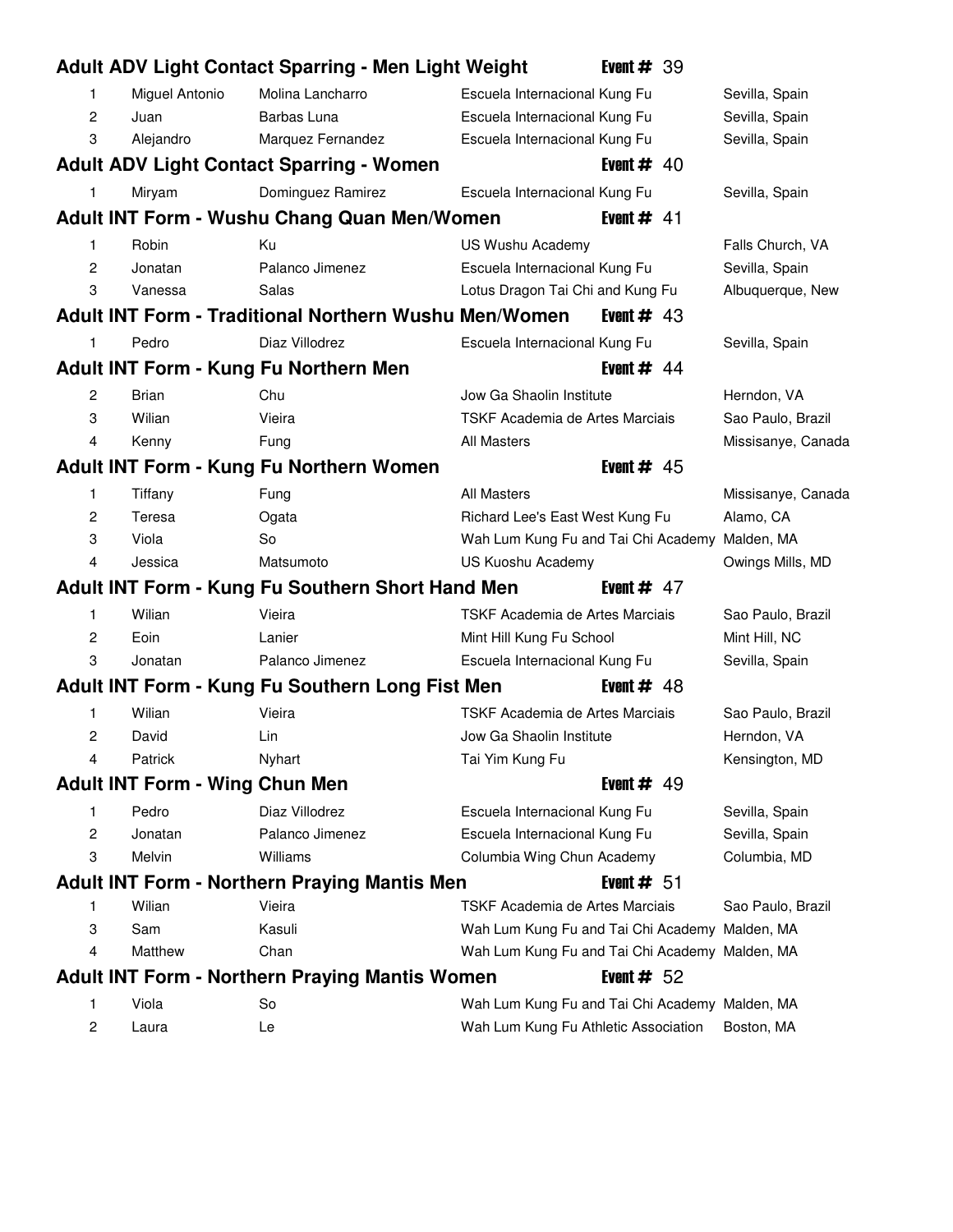|   |                                         | Adult INT Weapons - Kung Fu Weapon Men                      | Event $# 53$                                   |                    |
|---|-----------------------------------------|-------------------------------------------------------------|------------------------------------------------|--------------------|
| 1 | Kyle                                    | Mumbauer                                                    | IEF Martial Arts Academy                       | North Wales, PA    |
| 2 | Pedro                                   | Diaz Villodrez                                              | Escuela Internacional Kung Fu                  | Sevilla, Spain     |
| 3 | Patrick                                 | Nyhart                                                      | Tai Yim Kung Fu                                | Kensington, MD     |
| 4 | Sam                                     | Kasuli                                                      | Wah Lum Kung Fu and Tai Chi Academy Malden, MA |                    |
| 4 | <b>Brian</b>                            | Chu                                                         | Jow Ga Shaolin Institute                       | Herndon, VA        |
|   |                                         | Adult INT Weapons - Kung Fu Weapon Women                    | Event $# 54$                                   |                    |
| 1 | Viola                                   | So                                                          | Wah Lum Kung Fu and Tai Chi Academy Malden, MA |                    |
| 2 | Laura                                   | Le                                                          | Wah Lum Kung Fu Athletic Association           | Boston, MA         |
| 3 | Angela                                  | <b>Stein</b>                                                | Richard Lee's East West Kung Fu                | Alamo, CA          |
| 4 | Teresa                                  | Ogata                                                       | Richard Lee's East West Kung Fu                | Alamo, CA          |
|   |                                         | Adult INT Weapons - Kung Fu Other Weapon M/W                | Event $# 55$                                   |                    |
| 1 | Pedro                                   | Diaz Villodrez                                              | Escuela Internacional Kung Fu                  | Sevilla, Spain     |
| 2 | Wilian                                  | Vieira                                                      | TSKF Academia de Artes Marciais                | Sao Paulo, Brazil  |
| 3 | Laura                                   | Le                                                          | Wah Lum Kung Fu Athletic Association           | Boston, MA         |
|   | <b>Adult INT 2-Man Set - Empty Hand</b> |                                                             | Event $# 56$                                   |                    |
| 1 | Wilian                                  | Vieira                                                      | TSKF Academia de Artes Marciais                | Sao Paulo, Brazil  |
| 2 | Sam                                     | Kasuli                                                      | Wah Lum Kung Fu and Tai Chi Academy Malden, MA |                    |
| 2 | Matthew                                 | Chan                                                        | Wah Lum Kung Fu and Tai Chi Academy Malden, MA |                    |
| 3 | <b>Brad</b>                             | Webb                                                        | KO Kung Fu                                     | San Jose, CA       |
| 3 | Quynh                                   | Pham                                                        | KO Kung Fu                                     | San Jose, CA       |
| 4 | Pedro                                   | Diaz Villodrez                                              | Escuela Internacional Kung Fu                  | Sevilla, Spain     |
| 4 | Alejandro                               | Marquez Fernandez                                           | Escuela Internacional Kung Fu                  | Sevilla, Spain     |
|   | <b>Adult INT Kenpo Form - Men</b>       |                                                             | Event $# 57$                                   |                    |
| 1 | Pedro                                   | Diaz Villodrez                                              | Escuela Internacional Kung Fu                  | Sevilla, Spain     |
| 2 | <b>Brad</b>                             | Webb                                                        | KO Kung Fu                                     | San Jose, CA       |
| 3 | James                                   | Kasabalis                                                   | American Center for Chinese Studies            | Somers, NY         |
| 4 | Jonatan                                 | Palanco Jimenez                                             | Escuela Internacional Kung Fu                  | Sevilla, Spain     |
|   | <b>Adult INT Kenpo Form - Women</b>     |                                                             | Event $# 58$                                   |                    |
| 1 | Teresa                                  | Ogata                                                       | Richard Lee's East West Kung Fu                | Alamo, CA          |
| 2 | Janice                                  | Fitzsimmons                                                 | Richard Lee's East West Kung Fu                | Alamo, CA          |
| 3 | Quynh                                   | Pham                                                        | KO Kung Fu                                     | San Jose, CA       |
| 4 | Debra                                   | Whitaker                                                    | KO Kung Fu                                     | San Jose, CA       |
|   |                                         | Adult INT Kenpo Weapon - Men/Women                          | Event $# 59$                                   |                    |
| 1 | Pedro                                   | Diaz Villodrez                                              | Escuela Internacional Kung Fu                  | Sevilla, Spain     |
| 2 | Jonatan                                 | Palanco Jimenez                                             | Escuela Internacional Kung Fu                  | Sevilla, Spain     |
| 3 | Teresa                                  | Ogata                                                       | Richard Lee's East West Kung Fu                | Alamo, CA          |
|   | <b>Adult INT Mass Attack</b>            |                                                             | Event $# 60$                                   |                    |
| 1 | <b>Brad</b>                             | Webb                                                        | KO Kung Fu                                     | San Jose, CA       |
| 2 | Janice                                  | Fitzsimmons                                                 | Richard Lee's East West Kung Fu                | Alamo, CA          |
| 3 | Teresa                                  | Ogata                                                       | Richard Lee's East West Kung Fu                | Alamo, CA          |
| 4 | Quynh                                   | Pham                                                        | KO Kung Fu                                     | San Jose, CA       |
|   |                                         | <b>Adult INT Light Contact Sparring - Men Middle Weight</b> | Event $# 62$                                   |                    |
| 1 | Kenny                                   | Fung                                                        | <b>All Masters</b>                             | Missisanye, Canada |
| 2 | Sam                                     | Fisher                                                      | Fei Lung Martial Arts                          | Cortland Manor, NY |
| 3 | <b>Brad</b>                             | Webb                                                        | KO Kung Fu                                     | San Jose, CA       |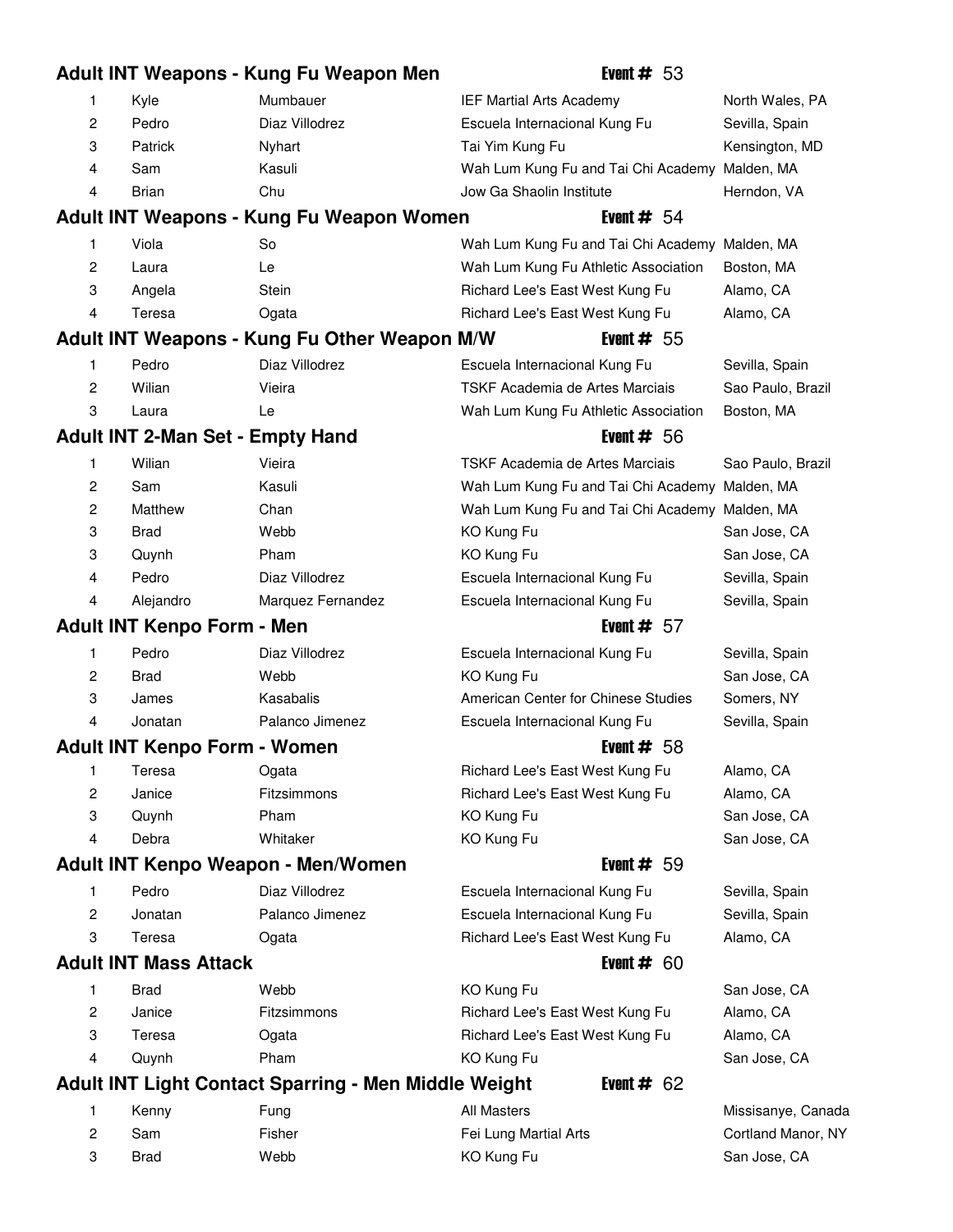|                |                                         | <b>Adult INT Light Contact Sparring - Men Light Weight</b> |                                                          | Event # $63$ |                       |
|----------------|-----------------------------------------|------------------------------------------------------------|----------------------------------------------------------|--------------|-----------------------|
| 1              | Andrew                                  | Wong                                                       | <b>All Masters</b>                                       |              | Missisanye, Canada    |
| 2              | Pedro                                   | Diaz Villodrez                                             | Escuela Internacional Kung Fu                            |              | Sevilla, Spain        |
| 3              | Jonatan                                 | Palanco Jimenez                                            | Escuela Internacional Kung Fu                            |              | Sevilla, Spain        |
|                |                                         | Adult BEG Form - Kung Fu Northern Men                      |                                                          | Event $# 65$ |                       |
| 1              | Caio                                    | Zanon                                                      | TSKF Academia de Artes Marciais                          |              | Sao Paulo, Brazil     |
| 2              | Dennis                                  | Gotto                                                      | Wah Lum Kung Fu and Tai Chi Academy Malden, MA           |              |                       |
| 3              | Kevin                                   | Wolf                                                       | US Kuoshu Academy                                        |              | Owings Mills, MD      |
| $\overline{4}$ | Thomas                                  | Welch                                                      | US Martial Arts - Gaithersburg                           |              | Gaithersburg, MD      |
|                |                                         | Adult BEG Form - Kung Fu Northern Women                    |                                                          | Event $# 66$ |                       |
| 1              | Huibin                                  | Chew                                                       | Wah Lum Kung Fu and Tai Chi Academy Malden, MA           |              |                       |
| $\overline{c}$ | Candice                                 | <b>Brindel</b>                                             | US Martial Arts - Gaithersburg                           |              | Gaithersburg, MD      |
| 3              | Amanda                                  | Rawlings                                                   | Richard Lee's East West Kung Fu                          |              | Alamo, CA             |
| 4              | Maryam                                  | Maghsoodnia                                                | Richard Lee's East West Kung Fu                          |              | Alamo, CA             |
|                |                                         | Adult BEG Form - Kung Fu Southern Women                    |                                                          | Event $# 67$ |                       |
| 1              | Mary Jane                               | <b>Breinholt</b>                                           | Tai Yim Kung Fu                                          |              | Kensington, MD        |
|                |                                         | Adult BEG Form - Kung Fu Southern Short Hand Men           |                                                          | Event # $68$ |                       |
|                | Caio                                    | Zanon                                                      | TSKF Academia de Artes Marciais                          |              | Sao Paulo, Brazil     |
| 2              | jesse                                   | griffin                                                    | Dr Lees Academy                                          |              | Riverside, New Jersey |
|                |                                         | Adult BEG Form - Kung Fu Southern Long Fist Men            |                                                          | Event $# 69$ |                       |
| 1.             | Caio                                    | Zanon                                                      | TSKF Academia de Artes Marciais                          |              | Sao Paulo, Brazil     |
| 2              | Philip                                  | Guirand                                                    | Southern Shaolin Academy                                 |              | Ewing, NJ             |
| 3              | Ben                                     | Williams                                                   | Kong Hoi Kung Fu Association Mint Hill Charlotte, NC     |              |                       |
| 4              | Ayrton                                  | Rodrigues                                                  | TSKF Academia de Artes Marciais                          |              | Sao Paulo, Brazil     |
|                |                                         | Adult BEG Weapons - Kung Fu Weapon Men                     |                                                          | Event $# 70$ |                       |
| 1              | Caio                                    | Zanon                                                      | TSKF Academia de Artes Marciais                          |              | Sao Paulo, Brazil     |
| 2              | Philip                                  | Guirand                                                    | Southern Shaolin Academy                                 |              | Ewing, NJ             |
| 3              | Dennis                                  | Gotto                                                      | Wah Lum Kung Fu and Tai Chi Academy Malden, MA           |              |                       |
| 4              | Thomas                                  | Welch                                                      | US Martial Arts - Gaithersburg                           |              | Gaithersburg, MD      |
|                |                                         | Adult BEG Weapons - Kung Fu Weapon Women                   |                                                          | Event $# 71$ |                       |
| 1.             | Huibin                                  | Chew                                                       | Wah Lum Kung Fu and Tai Chi Academy Malden, MA           |              |                       |
| 2              | Candice                                 | <b>Brindel</b>                                             | US Martial Arts - Gaithersburg                           |              | Gaithersburg, MD      |
| 3              | Amanda                                  | Rawlings                                                   | Richard Lee's East West Kung Fu                          |              | Alamo, CA             |
| 4              | Mary Jane                               | <b>Breinholt</b>                                           | Tai Yim Kung Fu                                          |              | Kensington, MD        |
|                |                                         | <b>Adult BEG Form - Wushu Chang Quan Men/Women</b>         |                                                          | Event $# 72$ |                       |
| 1              |                                         |                                                            |                                                          |              |                       |
|                | Jaime                                   | Fernandez Perez                                            | Escuela Internacional Kung Fu                            |              | Sevilla, Spain        |
|                | <b>Adult BEG 2-Man Set - Empty Hand</b> |                                                            |                                                          | Event $# 74$ |                       |
| 1              | Lee                                     | <b>Brindel</b>                                             | US Martial Arts - Gaithersburg                           |              | Gaithersburg, MD      |
| 1              | Candice                                 | <b>Brindel</b>                                             | US Martial Arts - Gaithersburg                           |              | Gaithersburg, MD      |
| 2              | Thomas                                  | Welch                                                      | US Martial Arts - Gaithersburg                           |              | Gaithersburg, MD      |
| 2              | Cartier                                 | Murrill                                                    | US Martial Arts - Gaithersburg                           |              | Gaithersburg, MD      |
|                |                                         | <b>Adult BEG Light Contact Sparring - Men</b>              |                                                          | Event $# 75$ |                       |
| 1              | Victor                                  | Chan                                                       | Universal Defense Systems                                |              | Brooklyn, New York    |
| 2              | Jaime                                   | <b>Fernandez Perez</b>                                     | Escuela Internacional Kung Fu                            |              | Sevilla, Spain        |
| 3              | Chao                                    | Song                                                       | Columbia Wing Chun Academy<br>Columbia Wing Chun Academy |              | Columbia, MD          |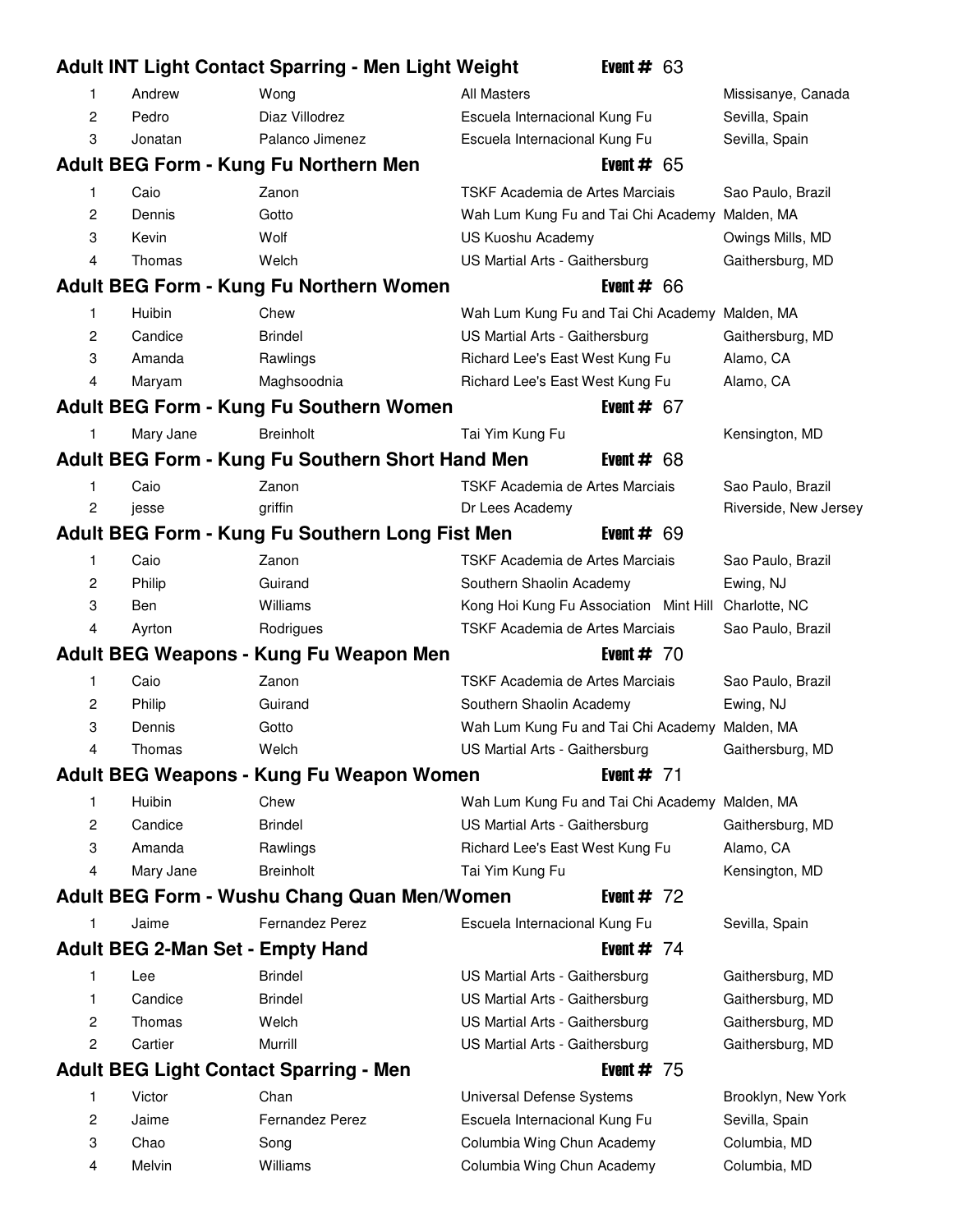### **Adult BEG Light Contact Sparring - Women** Event # 76

|    | Amanda | Rawling |
|----|--------|---------|
| -2 | Angela | Stein   |
| -3 | Julie  | Lau     |

### **Adult BEG Kenpo Form - Men/Women** Form and The Event # 77

| Jaime | <b>Fernandez Perez</b> | Escuela Internacional Kung Fu   | Sevilla, Spain |
|-------|------------------------|---------------------------------|----------------|
| Teri  | Hockett                | Richard Lee's East West Kung Fu | Alamo, CA      |

### Adult BEG Kenpo Weapon - Men/Women **Example 2018** Event # 78

| 1                      | Brad              | Webb     |
|------------------------|-------------------|----------|
| 2                      | Quynh             | Pham     |
| -3                     | Angela            | Stein    |
| $\boldsymbol{\Lambda}$ | 0 <sub>mass</sub> | Doulings |

### **Adult BEG Mass Attack Event # 79 Event # 79**

|   | Amanda | Rawlings |
|---|--------|----------|
| 2 | Teri   | Hockett  |

### **Mixed Senior Form Men - 36 to 45** Event # 80

| 1 | Joilson | Souza Alves |
|---|---------|-------------|
| 2 | Eugene  | Stein       |
| З | Yuan    | Zhang       |
| 4 | Terence | Nicholson   |

### **Mixed Senior Form Men - over 45** Event # 81

|   | Joilson | Souza Alves |
|---|---------|-------------|
| 2 | Mike    | Kerich      |
| 3 | Gregory | Palardy     |
| 4 | Glen    | Hasstedt    |

### **Mixed Senior Form Women - 36 to 45** Event # 82

|   | Miriam | Nakano   |
|---|--------|----------|
| 2 | Wendy  | Campbell |
| 4 | Sally  | Shaffer  |

### **Mixed Senior Form Women - over 45** All Alleman Museum Museum & Event # 83

| 1 | Miriam | Nakano    |
|---|--------|-----------|
| 2 | Roz    | Curran    |
| 3 | Karen  | Silverman |
| 4 | Jennie | Mitchell  |

### **Mixed Senior Weapon Men - 36 to 45** Event # 84

| 1 | Joilson | Souza Alve |
|---|---------|------------|
| 2 | Eugene  | Stein      |
| 3 | Yuan    | Zhang      |
| 4 | Paul    | Liss       |
|   |         |            |

### gs 17 Amanda Lee's East West Kung Fu 17 Alamo, CA Richard Lee's East West Kung Fu Alamo, CA Universal Defense Systems Brooklyn, New York

11 Brad Webb 13 KO Kung Fu San Jose, CA 2 KO Kung Fu San Jose, CA Richard Lee's East West Kung Fu Alamo, CA Amanda **17 Rawlings 17 Richard Lee's East West Kung Fu** Alamo, CA

Richard Lee's East West Kung Fu Alamo, CA Richard Lee's East West Kung Fu Alamo, CA

Associacao Tan Lan de Kung fu Sao Caetano do Sul, Richard Lee's East West Kung Fu Alamo, CA Chinese Martial Arts Center Tallahassee, Florida Wudang Martial Arts **Rockville**, MD

Associacao Tan Lan de Kung fu Sao Caetano do Sul, Jow Ga Shaolin Institute Herndon, VA US Martial Arts - Gaithersburg Gaithersburg, MD Richard Lee's East West Kung Fu Alamo, CA

Li Wing Kay Martial Arts Association Sao Paulo, Brazil Richard Lee's East West Kung Fu Alamo, CA Kevin Prestons Siu Lum Pai Chinese New Cumberland, PA Boxing Academy

Li Wing Kay Martial Arts Association Sao Paulo, Brazil 2 KO Kung Fu San Jose, CA Richard Lee's East West Kung Fu Alamo, CA Richard Lee's East West Kung Fu Alamo, CA

1 1 Joseph Souza Associacao Tan Lan de Kung fu Sao Caetano do Sul, Richard Lee's East West Kung Fu Alamo, CA Chinese Martial Arts Center Tallahassee, Florida Zhong Yi Kung Fu Association Madison, WI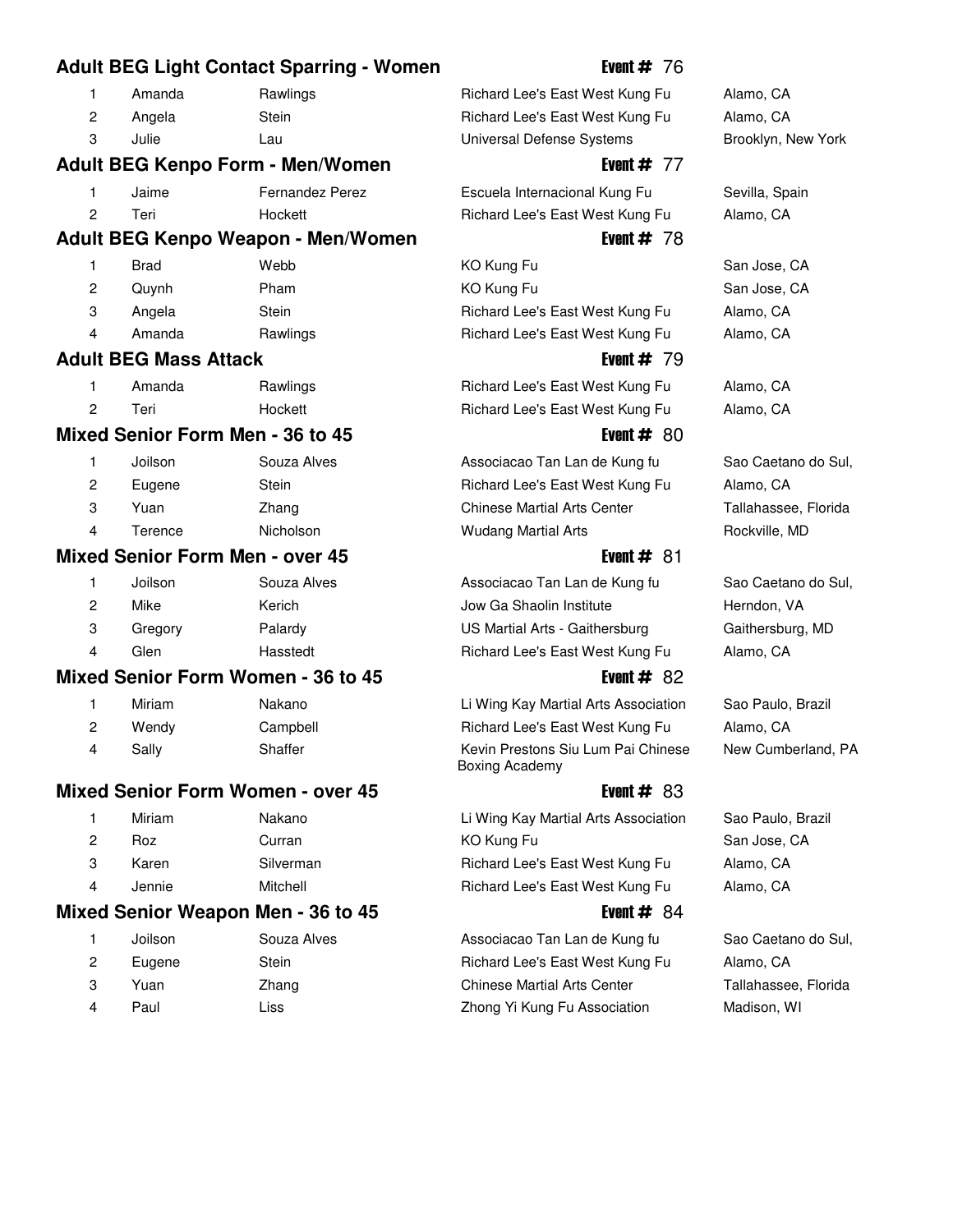# **Mixed Senior Weapon Men - over 45** Event # 85 1 Joilson Souza Alves 44 Associacao Tan Lan de Kung fu Sao Caetano do Sul, 2 Edward Dallas 16 Dallas 16 Green Dragon Chinese Martial Arts School Wrightstown, New 3 Gregory Palardy 16 US Martial Arts - Gaithersburg Gaithersburg, MD 4 Mike 65 Kerich 65 Jow Ga Shaolin Institute Herndon, VA **Mixed Senior Weapon Women - 36 to 45** Event # 86 1 Miriam Nakano 30 Li Wing Kay Martial Arts Association Sao Paulo, Brazil 2 Wendy Campbell 67 Richard Lee's East West Kung Fu Alamo, CA 4 Roz Curran 28 KO Kung Fu San Jose, CA **Mixed Senior Weapon Women - over 45** Allowski Event # 87 1 Miriam Nakano 30 Li Wing Kay Martial Arts Association Sao Paulo, Brazil 2 Roz Curran 28 KO Kung Fu San Jose, CA 3 Karen Silverman 58 Richard Lee's East West Kung Fu Alamo, CA 4 Jennie Mitchell 42 Richard Lee's East West Kung Fu Alamo, CA **Chi Sao - Light** Event # 92 1 Miguel Antonio Molina Lancharro 12 Escuela Internacional Kung Fu Sevilla, Spain 2 Miryam Dominguez Ramirez **37 Escuela Internacional Kung Fu** Sevilla, Spain 3 Alejandro Marquez Fernandez **60 Escuela Internacional Kung Fu** Sevilla, Spain 4 Juan **Barbas Luna** 13 Escuela Internacional Kung Fu Sevilla, Spain **Chi Sao - Welter Event # 93** 1 Erasto Villar Hernandez **13 Escuela Internacional Kung Fu** Sevilla, Spain **Chi Sao - Middle** Event # 94 1 Jeronimo Cuadrelli 13 Escuela Internacional Kung Fu Sevilla, Spain 2 Jaime Fernandez Perez **16 Escuela Internacional Kung Fu** Sevilla, Spain 3 Manuel Jimenez Carnerero **12 Escuela Internacional Kung Fu** Sevilla, Spain **Chi Sao - Heavy Event # 95** 1 Michael Pekor 1 Tai Chi of Long Island 20 Tast Meadow, NY **Shuai Jiao - Light** Event # 96 2 Allen Parco 17 Richard Lee's East West Kung Fu Alamo, CA **Shuai Jiao - Welter Event American American Event # 97** 1 Josh Pisano 98 New York Shuai Jiao Association New York, NewYork 2 wanderley Luccas 20 Associacao Luccas de Arte Marcial Diadema, Brasil **Shuai Jiao - Middle** Event # 98 1 Simon **Paff 19 Simon** Part Part **19 sacred warrior 19 Simon** Taunton, 2 James DeMaria 40 DeMaria 40 American Center for Chinese Studies Croton on Hudson, NY 3 Jose Adelson de Souza Filho 17 Associacao Tan Lan de Kung fu Sao Caetano do Sul, **Shuai Jiao - Heavy Event Algebraic Event # 99** 1 Dennis Taylor 20 Combat Mixed Martial Arts columbia, south carolina 2 will thompson combat mixed martial arts columbia, south carolina 3 Louis Gambo 15 Gambo 15 New York Shuai Jiao Association 15 New York, NewYork 4 Angel 16 Negron 16 Phoenix Dragon Kung Fu Academy Tampa, FL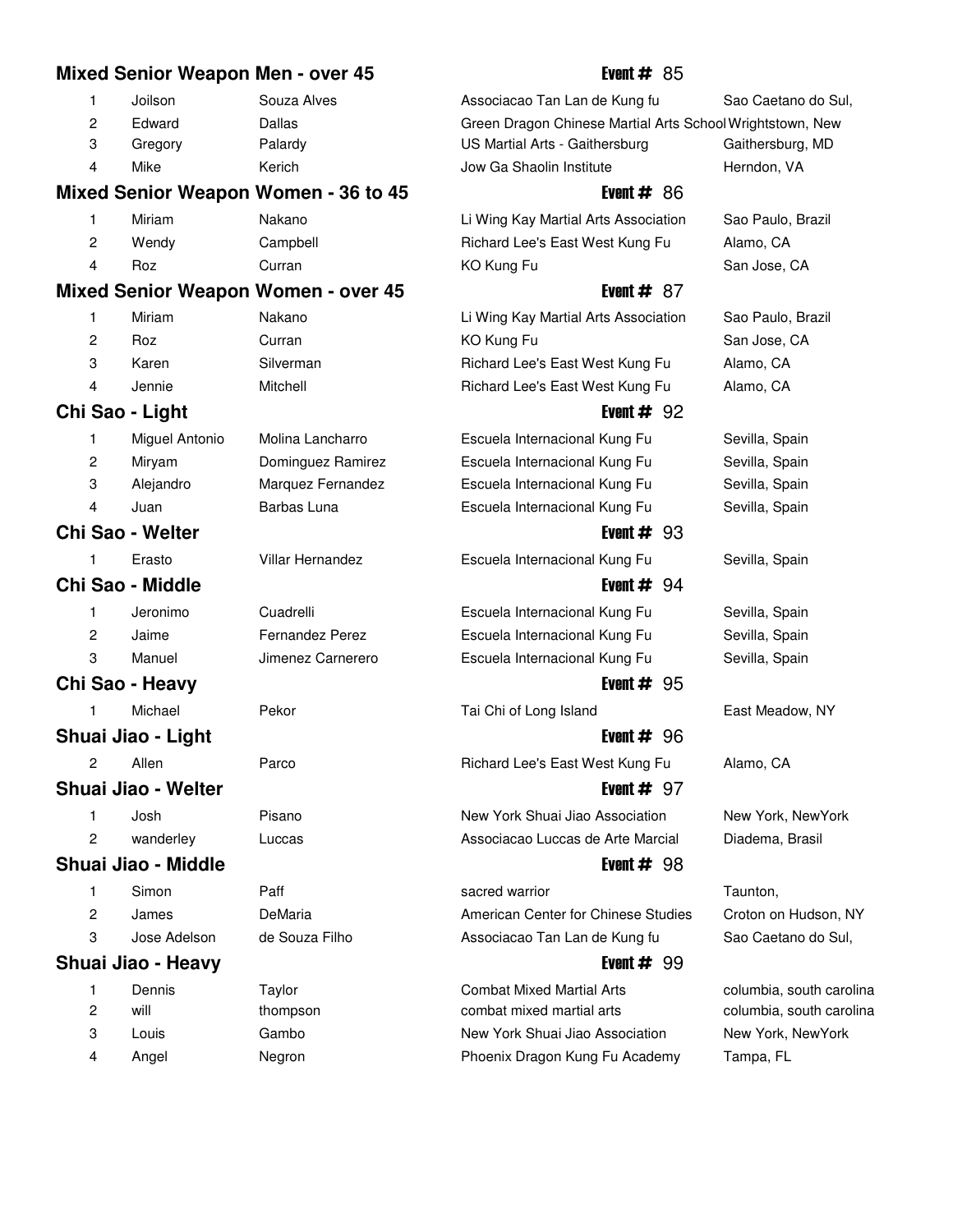# **ADV Tai Ji - Yang Style Men Event # 100** 1 Kevin **Else** 10 Li Martial Arts 10 Sewell, NJ 2 James Hesser 10 US Kuoshu Academy 10 Owings Mills, MD 3 daniel nightingale 20 Wu Shen Tao Takoma Park, MD 4 Robert Matteson 15 US Kuoshu Academy 15 Owings Mills, MD **ADV Tai Ji - Yang Style Women** Event # 101 1 Miriam Nakano 30 Li Wing Kay Martial Arts Association Sao Paulo, Brazil 2 Changrong Sun 17 Da Cheng Dao Inc 17 Damas Emhurse, NY 3 Emilie Fanning 14 Silk Tiger School of Tai Chi Chuan Gibsonville, NC 4 Andrea So 70 So 70 Wah Lum Kung Fu and Tai Chi Academy Malden, MA **ADV Tai Ji - Cheng Man Ching Men/Women** Event # 104 1 Randolph Atkins 52 Atkins 52 Wuwei Tai Chi Studio Rockville, MD 2 Su 32 Terry 22 Patience Tai Chi Brooklyn, NY 3 Ronald Przygodzki 4 Wuwei Tai Chi Studio Archivele, MD 4 Ryan **Adamson** 16 **William C C Chen Tai Chi Chuan** New York, NY **ADV Tai Ji - Chen Style Men** Event # 106 1 andres giro 14 NONE none 2 fortunato michael 19 YU GUO SHUN TAIJI CHEN ACADEMY NEW YORK, NEW YORK 3 Kevin Else 10 Li Martial Arts Sewell, NJ 4 Dan **Partridge 19 Majic Tortoise Taijiquan** Chapel Hill, NC **ADV Tai Ji - Chen Style Women** Event # 107 1 Changrong Sun 17 Da Cheng Dao Inc 17 Damas Emhurse, NY 2 Colleen Shea 68 The Way of the Dragon East Providence, RI **ADV Tai Ji Straightsword - Men** Event # 110 1 Kevin Else 10 Li Martial Arts Sewell, NJ 2 James Hesser 10 US Kuoshu Academy 10 Owings Mills, MD 3 andres giro NONE none 4 todd **16 Body Balance of Northern California** Grass Valley, CA **ADV Tai Ji Straightsword - Women** Event # 111 1 Changrong Sun 17 Da Cheng Dao Inc 17 Da Cheng Dao Inc 2011 Emhurse, NY 2 Miriam Nakano 30 Li Wing Kay Martial Arts Association Sao Paulo, Brazil 3 Amy Tran 67 Tran 67 Wah Lum Kung Fu Athletic Association Boston, MA 4 Donna **Russert Russert** Phoenix Academy of Martial Arts Hamilton, NJ **ADV Tai Ji Other Weapon - Men** Event # 112 1 Tyler Bristol Bristol 18 Nick Gracenin Martial Arts Center Sharon, PA 2 andres giro 14 NONE 14 andres none 3 Kevin Else 10 Li Martial Arts Sewell, NJ 4 James Hesser 10 US Kuoshu Academy 10 Owings Mills, MD **ADV Tai Ji Other Weapon - Women** Event # 113 1 Miriam Nakano 30 Li Wing Kay Martial Arts Association Sao Paulo, Brazil 2 Changrong Sun 17 Da Cheng Dao Inc Emhurse, NY 3 Andrea So 70 So 70 Wah Lum Kung Fu and Tai Chi Academy Malden, MA

4 Kathy Strissel 12 Wah Lum Kung Fu Athletic Association Boston, MA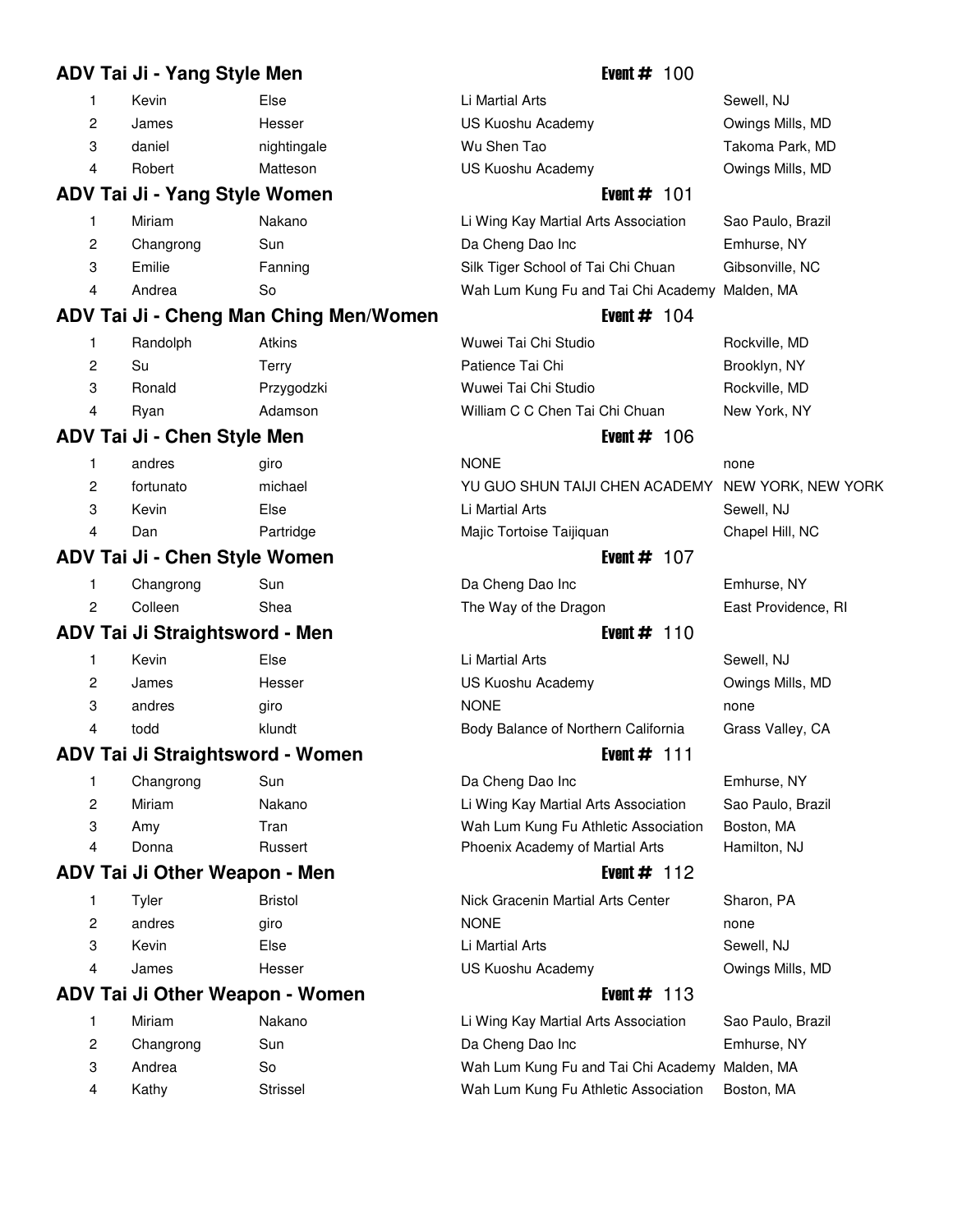# **ADV Xing Yi Quan - Men Event # 114** 1 Yuan 2hang 14 Chinese Martial Arts Center Tallahassee, Florida 2 Terence Nicholson 1920 Wudang Martial Arts Rockville, MD 3 Ben Margevicius 17 USA Yongnian Taiji Center Cleveland, Oh 4 Han 19 Yang 19 Jian Fei Wushu School Chevy Chase, MD **ADV Xing Yi Quan - Women** Event # 115 1 Jinzi 2hang 13 Yangs Fitness Center Andover, MA **ADV Ba Qua Zhang - Men Event # 116** 1 Ben Margevicius 15 USA Yongnian Taiji Center Cleveland, Oh 2 Tyler **Bristol 18 Nick Gracenin Martial Arts Center** Sharon, PA 3 David Harrity 20 Siu Lum Academy of Trenton Trenton, NJ **INT Tai Ji - Yang Style Men Event # 118** 1 Owen Riley 18 Riley 18 Ruoshu Academy 18 Owings Mills, MD 2 Carlos Santiago Li Martial Arts Sewell, NJ 3 Nam Phamdo 14 US Kuoshu Academy 14 Owings Mills, MD 4 Marquis 20 Allen 18 US Kuoshu Academy 18 US Kuoshu Academy 18 Nulls, MD **INT Tai Ji - Yang Style Women Event # 119** 1 Holly Coverstone 15 US Kuoshu Academy 14 Owings Mills, MD 2 JoAnne Hazlett 18 Hazlett 18 US Kuoshu Academy 19 Owings Mills, MD 3 Vanessa Salas 18 Lotus Dragon Tai Chi and Kung Fu Albuquerque, New **INT Tai Ji - Chen Style Men/Women** Event # 122 1 Oleg Gershunskiy 10 US Wushu Academy Falls Church, VA 2 Carlos Santiago 17 Li Martial Arts Sewell, NJ 3 John May Master Yu Guo Shun Chen Taijiquan New York City, New York **INT Tai Ji Weapon - Men Event # 125** 1 Carlos Santiago 17 Li Martial Arts Sewell, NJ 2 Owen Riley 18 Riley 18 Ruoshu Academy 18 Owings Mills, MD 3 Nam Phamdo 14 US Kuoshu Academy 14 Owings Mills, MD 4 Nathan Toxopeus 15 Lung Chuan Fa Kung Fu McLean, Virginia **INT Tai Ji Weapon - Women Event # 126** 1 Elizabeth Bower 14 US Kuoshu Academy Cwings Mills, MD 2 JoAnne Hazlett 18 Hazlett 18 US Kuoshu Academy 19 Owings Mills, MD **INT Xing Yi Quan Men/Women Event # 127**

1 Alex **Hazlett** 12 US Kuoshu Academy **Owings Mills, MD** 2 JoAnne Hazlett 18 Hazlett 18 US Kuoshu Academy 19 Owings Mills, MD

# **BEG Tai Ji - Yang Style Men/Women** Figure 2014 **Event # 129**

|     | Julia   | Rvan      |
|-----|---------|-----------|
| - 2 | Michael | McCaughey |
| -3  | Kristin | Kraus     |

Siu Lum Studio of Trenton New Jersey Lawrenceville, NJ Silk Dragon Chinese Martial Arts Towson, Md US Kuoshu Academy **Owings Mills, MD**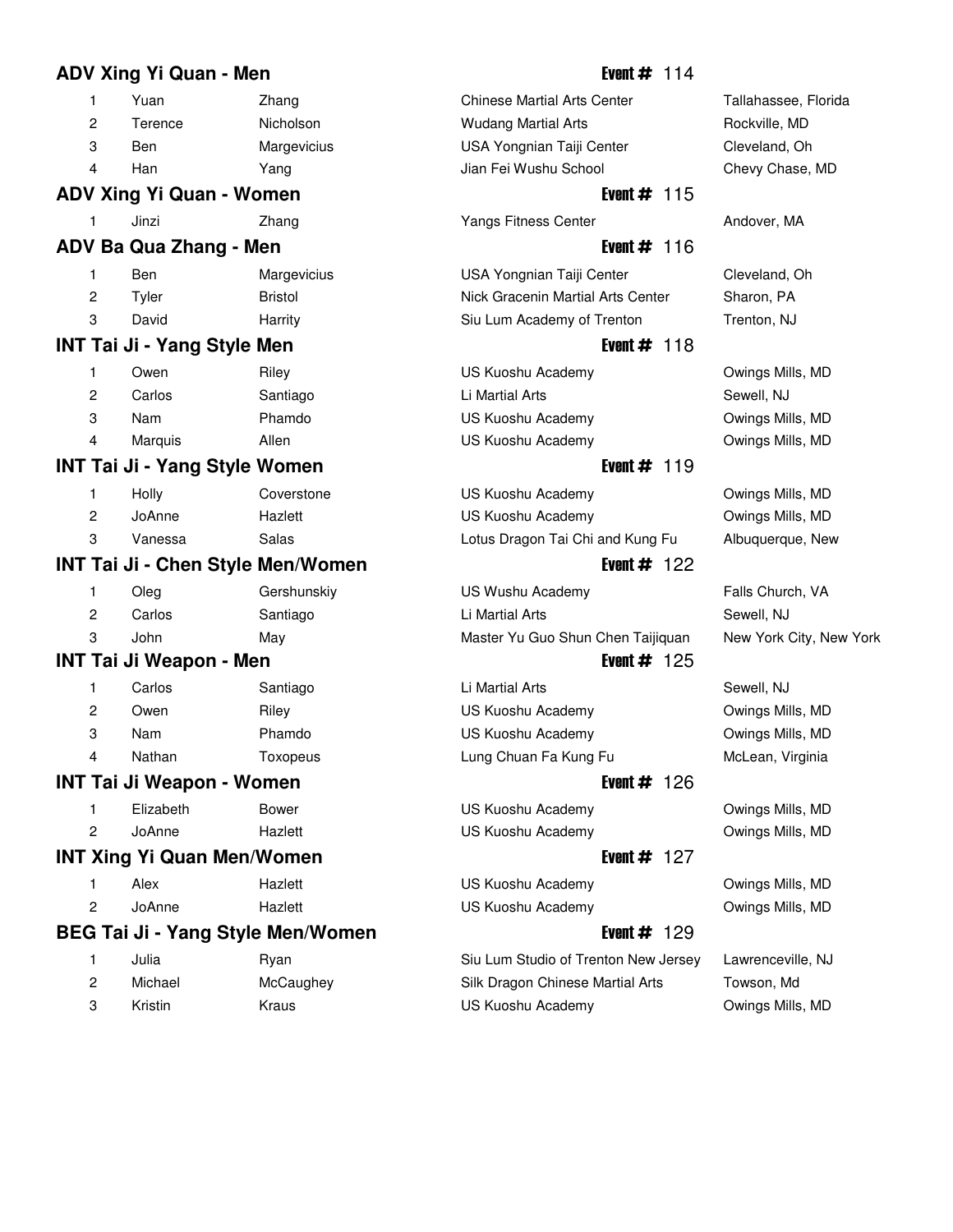# **Mixed Tai Ji - Tai Ji 2-Man Set** And All Andrew **Event # 131** 1 Brian Chu 19 Chu 19 Jow Ga Shaolin Institute Herndon, VA 1 Angie 19 Bommersbach 36 Jow Ga Shaolin Institute Herndon, VA 2 Robert Matteson 75 US Kuoshu Academy 75 Owings Mills, MD 2 steven hoffman 18 US Kuoshu Academy 0wings Mills, MD 3 James Hesser 10 US Kuoshu Academy 10 Owings Mills, MD 3 Ralph 19 Semmel 19 US Kuoshu Academy 19 Owings Mills, MD **Mixed Tai Ji - Tai Ji 50 yrs and over Men/Women** Event # 132 1 Su Terry Ratience Tai Chi Brooklyn, NY 2 Robert Matteson 75 US Kuoshu Academy 75 Owings Mills, MD 3 Emilie Fanning 14 Silk Tiger School of Tai Chi Chuan Gibsonville, NC 4 Clarethia Ellerbe 86 Siu Lum Studio of Trenton New Jersey Lawrenceville, NJ **Mixed Tai Ji - Other Style Tai Ji Men Example 2018 Event # 133** 1 James Hesser 10 US Kuoshu Academy 10 Owings Mills, MD 2 Kevin **Else** 10 Li Martial Arts 10 Sewell, NJ 3 Tyler Bristol 18 Nick Gracenin Martial Arts Center Sharon, PA 4 steve wong 18 Chow Studio Miami, FL **Mixed Tai Ji - Other Style Tai Ji Women** Figure 2014 **Event # 134** 1 Lily 19 Nagy 19 Hall of the Eagle and the Dragon Charlotte, NC **Mixed Tai Ji Compulsory Form Women Example 20 Tai 4 Tagging Arrow Regard Arrow Figure 4 Tagging Arrow Regard Arrow Regard Arrow Regard Arrow Regard Arrow Regard Arrow Regard Arrow Regard Arrow Regard Arrow Regard Arrow** 1 Changrong Sun 17 Da Cheng Dao Inc Emhurse, NY 2 Miriam Nakano 30 Li Wing Kay Martial Arts Association Sao Paulo, Brazil 3 Kevin Else 10 Li Martial Arts Sewell, NJ 4 Donna **Russert 78 Phoenix Academy of Martial Arts** Hamilton, NJ **Mixed Xing Yi Quan - Weapon Men/Women** Figure 2008 **Event # 137** 1 Yuan 2hang 14 Chinese Martial Arts Center Tallahassee, Florida 2 Kevin Else 10 Li Martial Arts Sewell, NJ 3 James DeMaria 40 American Center for Chinese Studies Croton on Hudson, NY **Mixed Ba Qua Zhang - Weapon Men/Women** Event # 138 1 David Harrity 20 Siu Lum Academy of Trenton Trenton, NJ 2 James DeMaria 40 DeMaria 40 American Center for Chinese Studies Croton on Hudson, NY **Mixed Fixed Step Pushing Hands - Men Super Heavy Film Film # 139** 1 Ross Chafetz **19 Chafets** Harmony Tai Chi Cherry Hill, New Jersey 2 James Van Haren 83 Silver Tiger Wu Ji Jing Gong Tai Chi Rancocas, New Jersey 3 Clifford Bobian 15 Bobian 15 US Kuoshu Academy 15 Owings Mills, MD 4 Robert Matteson 15 US Kuoshu Academy 15 Owings Mills, MD **Mixed Fixed Step Pushing Hands - Men Upper** Event # 140 1 fortunato michael 19 Michael 19 YU GUO SHUN TAIJI CHEN ACADEMY NEW YORK, NEW YORK 2 Erasto Villar Hernandez **13 Escuela Internacional Kung Fu** Sevilla, Spain 3 sammy ida 19 Patience Tai Chi Brooklyn, NY 4 steven hoffman 18 US Kuoshu Academy 18 US Kuoshu Academy 18 US Kuoshu Academy 18 Nulls, MD **Mixed Fixed Step Pushing Hands - Men Middle Fixed Fixed Step Pushing Hands - Men Middle** 1 daniel nightingale 20 Wu Shen Tao Takoma Park, MD 2 James Hesser 10 US Kuoshu Academy 10 Owings Mills, MD

3 David Walls-Kaufman Capitol Hill Tai Chi Washington, DC 4 Jeronimo Cuadrelli 13 Escuela Internacional Kung Fu Sevilla, Spain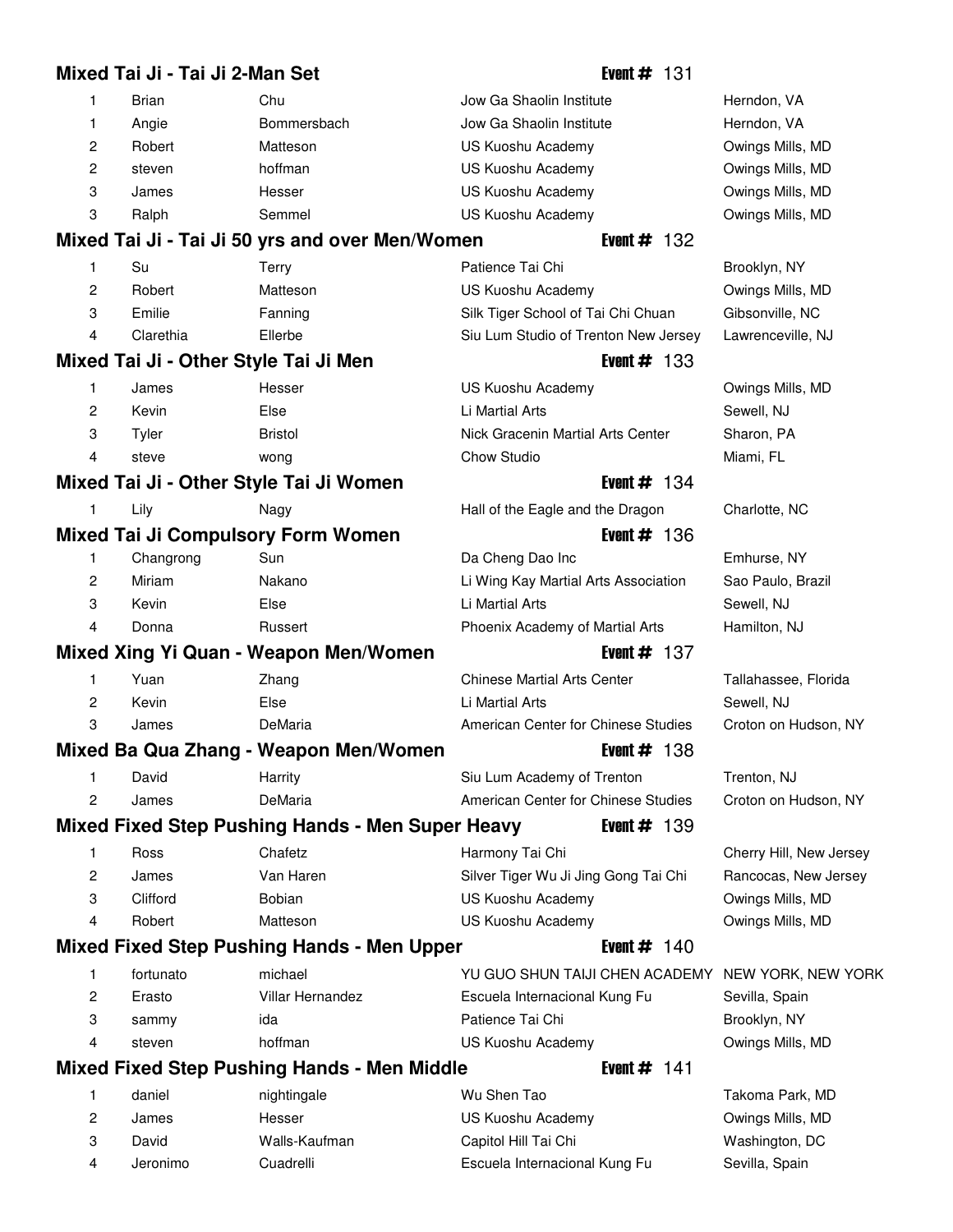|   |                | <b>Mixed Fixed Step Pushing Hands - Men Lower</b>     |                                      | Event $# 142$  |                      |
|---|----------------|-------------------------------------------------------|--------------------------------------|----------------|----------------------|
| 1 | Miguel Antonio | Molina Lancharro                                      | Escuela Internacional Kung Fu        |                | Sevilla, Spain       |
| 2 | Manuel         | Jimenez Carnerero                                     | Escuela Internacional Kung Fu        |                | Sevilla, Spain       |
| 3 | Jason          | Kooi                                                  | Lotus Dragon Kung Fu and Tai Chi     |                | Albuquerque, NM      |
| 4 | Dan            | Partridge                                             | Majic Tortoise Taijiquan             |                | Chapel Hill, NC      |
|   |                | <b>Mixed Fixed Step Pushing Hands - Women Upper</b>   |                                      | Event $# 144$  |                      |
| 1 | Su             | Terry                                                 | Patience Tai Chi                     |                | Brooklyn, NY         |
| 2 | Lily           | Nagy                                                  | Hall of the Eagle and the Dragon     |                | Charlotte, NC        |
| 3 | Vanessa        | Salas                                                 | Lotus Dragon Tai Chi and Kung Fu     |                | Albuquerque, New     |
|   |                | <b>Mixed Fixed Step Pushing Hands - Women Middle</b>  |                                      | Event $\#$ 146 |                      |
| 1 | Sarah          | Hanson                                                | US Kuoshu Academy                    |                | Owings Mills, MD     |
| 2 | Miryam         | Dominguez Ramirez                                     | Escuela Internacional Kung Fu        |                | Sevilla, Spain       |
| 3 | Holly          | Coverstone                                            | US Kuoshu Academy                    |                | Owings Mills, MD     |
|   |                | Mixed Freestyle Step Pushing Hands - Men Super Heavy  |                                      | Event $# 147$  |                      |
| 1 | Stephen        | Thomas                                                | Tai Chi Martial Arts                 |                | Ellicott City MD, md |
| 2 | James          | Van Haren                                             | Silver Tiger Wu Ji Jing Gong Tai Chi |                | Rancocas, New Jersey |
| 3 | Marquis        | Allen                                                 | US Kuoshu Academy                    |                | Owings Mills, MD     |
| 4 | Robert         | Matteson                                              | US Kuoshu Academy                    |                | Owings Mills, MD     |
|   |                | <b>Mixed Freestyle Step Pushing Hands - Men Upper</b> |                                      | Event $# 148$  |                      |
| 1 | andres         | giro                                                  | <b>NONE</b>                          |                | none                 |
| 2 | sammy          | ida                                                   | Patience Tai Chi                     |                | Brooklyn, NY         |
| 3 | Erasto         | Villar Hernandez                                      | Escuela Internacional Kung Fu        |                | Sevilla, Spain       |
| 4 | Vanessa        | Waldman                                               | Richard Lee's East West Kung Fu      |                | Alamo, CA            |
|   |                | Mixed Freestyle Step Pushing Hands - Men Middle       |                                      | Event $# 149$  |                      |
| 1 | daniel         | nightingale                                           | Wu Shen Tao                          |                | Takoma Park, MD      |
| 2 | Jeronimo       | Cuadrelli                                             | Escuela Internacional Kung Fu        |                | Sevilla, Spain       |
| 3 | James          | Hesser                                                | US Kuoshu Academy                    |                | Owings Mills, MD     |
| 4 | Peter          | <b>Blas</b>                                           | Harlem Healing Arts                  |                | New York, NY         |
|   |                | <b>Mixed Freestyle Step Pushing Hands - Men Lower</b> |                                      | Event $#$ 150  |                      |
| 1 | Miguel Antonio | Molina Lancharro                                      | Escuela Internacional Kung Fu        |                | Sevilla, Spain       |
| 2 | Manuel         | Jimenez Carnerero                                     | Escuela Internacional Kung Fu        |                | Sevilla, Spain       |
| 3 | steve          | wong                                                  | Chow Studio                          |                | Miami, FL            |
|   |                | Mixed Freestyle Step Pushing Hands - Women Middle     |                                      | Event $# 154$  |                      |
| 1 | Miryam         | Dominguez Ramirez                                     | Escuela Internacional Kung Fu        |                | Sevilla, Spain       |
| 2 | Holly          | Coverstone                                            | US Kuoshu Academy                    |                | Owings Mills, MD     |
|   |                | Youth ADV Form - Boy 16-17 yrs - Northern             |                                      | Event $#$ 155  |                      |
| 1 | Stuart         | Moore                                                 | Richard Lee's East West Kung Fu      |                | Alamo, CA            |
| 2 | Michael        | Ladson                                                | Wah Lum Kung Fu Charlotte            |                | Charlotte, NC        |
| 3 | Cyrus          | Mirzazadeh                                            | Richard Lee's East West Kung Fu      |                | Alamo, CA            |
| 4 | Kyle           | Hernandiz                                             | Richard Lee's East West Kung Fu      |                | Alamo, CA            |
| 5 | Albert         | Ung                                                   | Wah Lum Kung Fu and Tai Chi Academy  |                | Malden, MA           |
| 6 | Max            | Boltz                                                 | US Martial Arts - Timonium           |                | Timonium, MD         |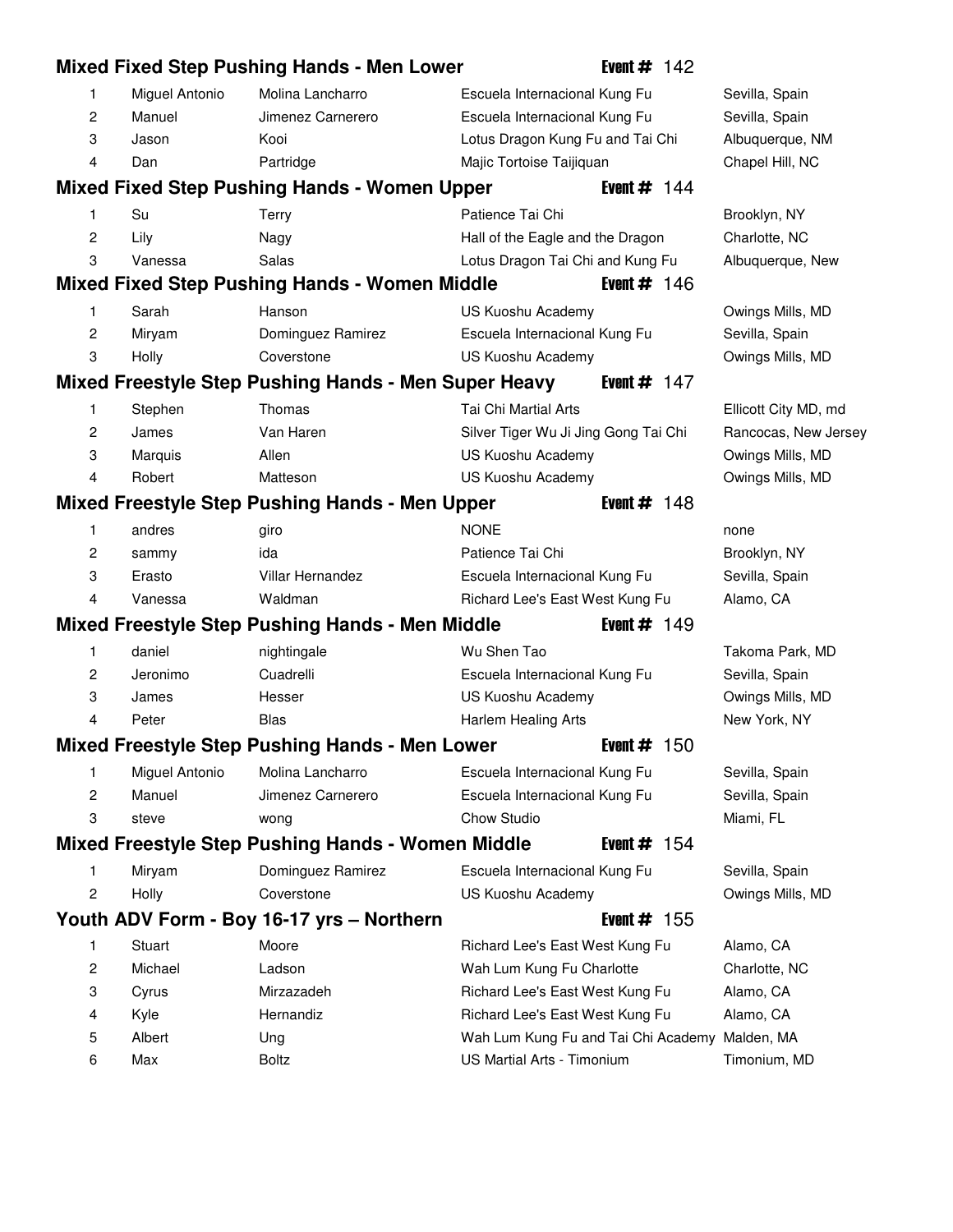### **Youth ADV Form - Boy 16-17 yrs – Southern** Event # 155A

### **Youth ADV Form - Girl 16-17 yrs** Event # 156

| 1 | Jinzi   | Zhang  |
|---|---------|--------|
| 2 | Leslie  | Jaw    |
| 3 | Whitney | Berch  |
| 4 | Carmen  | Jabier |
|   |         |        |

### **Youth ADV Form - Boy 13-15 yrs** Event # 157

| 1 | Eric     | Tran      | Wah Lum Kı         |
|---|----------|-----------|--------------------|
|   |          |           |                    |
| 2 | Shontral | Pope      | Western Hill       |
| 3 | CJ       | Addonisio | Calvin Chin        |
| 4 | Trey     | Christian | Western Hill       |
| 5 | Garrett  | Liou      | Jow Ga Sha         |
| 6 | Matthew  | Coss      | Wah Lum Ki         |
|   |          |           | of Charlotte       |
| 7 | Zachary  | Chen      | <b>Richard Lee</b> |
| 8 | Alex     | Ung       | Wah Lum Kı         |
|   |          |           |                    |

### **Youth ADV Form - Girl 13-15 yrs – Northern Frank Event # 158**

| --- |         |             |                                |                  |
|-----|---------|-------------|--------------------------------|------------------|
|     | Sara    | Mahmood     | US Martial Arts - Gaithersburg | Gaithersburg, MD |
|     | Musetta | Engle-Pratt | <b>Body Balance</b>            | Clarksburg, MD   |
|     | Nadine  | Heinzel     | Chinese Kuoshu Institute       | Neu Ulm, Germany |

### **Youth ADV Form - Girl 13-15 yrs – Southern The Contract Event # 158A**

1 Megan 14 Chan 14 Chan 14 Calvin Chin Martial Arts Academy Newton, MA 2 Kaitlyn Chin 18 Chin 18 Calvin Chin Martial Arts Academy Newton, MA

# **Youth ADV Form - Boy 10-12 yrs** Event # 159

|   | Daniel    | Shaar             |
|---|-----------|-------------------|
| 2 | Jared     | Chin              |
| 3 | Jose Luis | Dominguez Ramirez |
|   | Tai       | Kao-Sowa          |

# **Youth ADV Form - Girl 10-12 yrs Event # 160**

|   | Kaitlyn   | Yong      |
|---|-----------|-----------|
| 2 | Rebecca   | Shaar     |
| 3 | Mari      | Goldsteir |
| 4 | Olivia    | Chin      |
| 5 | Stephanie | Chin      |
| 6 | Melanie   | Chan      |
|   |           |           |

1 Darius Howard 1 Kevin Prestons Siu Lum Pai Chinese New Cumberland, PA Boxing Academy 2 Alex Woo 56 Calvin Chin Martial Arts Academy Newton, MA 3 Patrick To 67 Jow Ga Shaolin Institute Herndon, VA 4 Daniel Granados 19 Tai Yim Kung Fu 19 Kensington, MD 5 Bryan Cheng 13 Cheng 13 Calvin Chin Martial Arts Academy Newton, MA 6 Matthew Rosecan 16 Great River Taoist Center 16 Washington, DC

Yangs Fitness Center **13 Andover**, MA Calvin Chin Martial Arts Academy Newton, MA Richard Lee's East West Kung Fu Alamo, CA All Masters **19 All Masters** 20 All Missisanye, Canada

|   | Eric     | Tran      | Wah Lum Kung Fu and Tai Chi Academy Malden, MA |                           |
|---|----------|-----------|------------------------------------------------|---------------------------|
| 2 | Shontral | Pope      | Western Hills Kung Fu                          | Cincinnati, OH            |
| 3 | CJ       | Addonisio | Calvin Chin Martial Arts Academy               | Newton, MA                |
| 4 | Trev     | Christian | Western Hills Kung Fu                          | Cincinnati, OH            |
| 5 | Garrett  | Liou      | Jow Ga Shaolin Institute                       | Herndon, VA               |
| 6 | Matthew  | Coss      | Wah Lum Kung Fu and Tai Chi                    | Charlotte, North Carolina |
|   |          |           | of Charlotte                                   |                           |
|   | Zachary  | Chen      | Richard Lee's East West Kung Fu                | Alamo, CA                 |
| 8 | Alex     | Ung       | Wah Lum Kung Fu and Tai Chi Academy Malden, MA |                           |
|   |          |           |                                                |                           |

Calvin Chin Martial Arts Academy Newton, MA Calvin Chin Martial Arts Academy Newton, MA Escuela Internacional Kung Fu Sevilla, Spain Lung Chuan Fa Kung Fu McLean, Virginia

Calvin Chin Martial Arts Academy Newton, MA Calvin Chin Martial Arts Academy Newton, MA 1 Martial Arts Academy Newton, MA Calvin Chin Martial Arts Academy Newton, MA Calvin Chin Martial Arts Academy Newton, MA Calvin Chin Martial Arts Academy Newton, MA

- 
-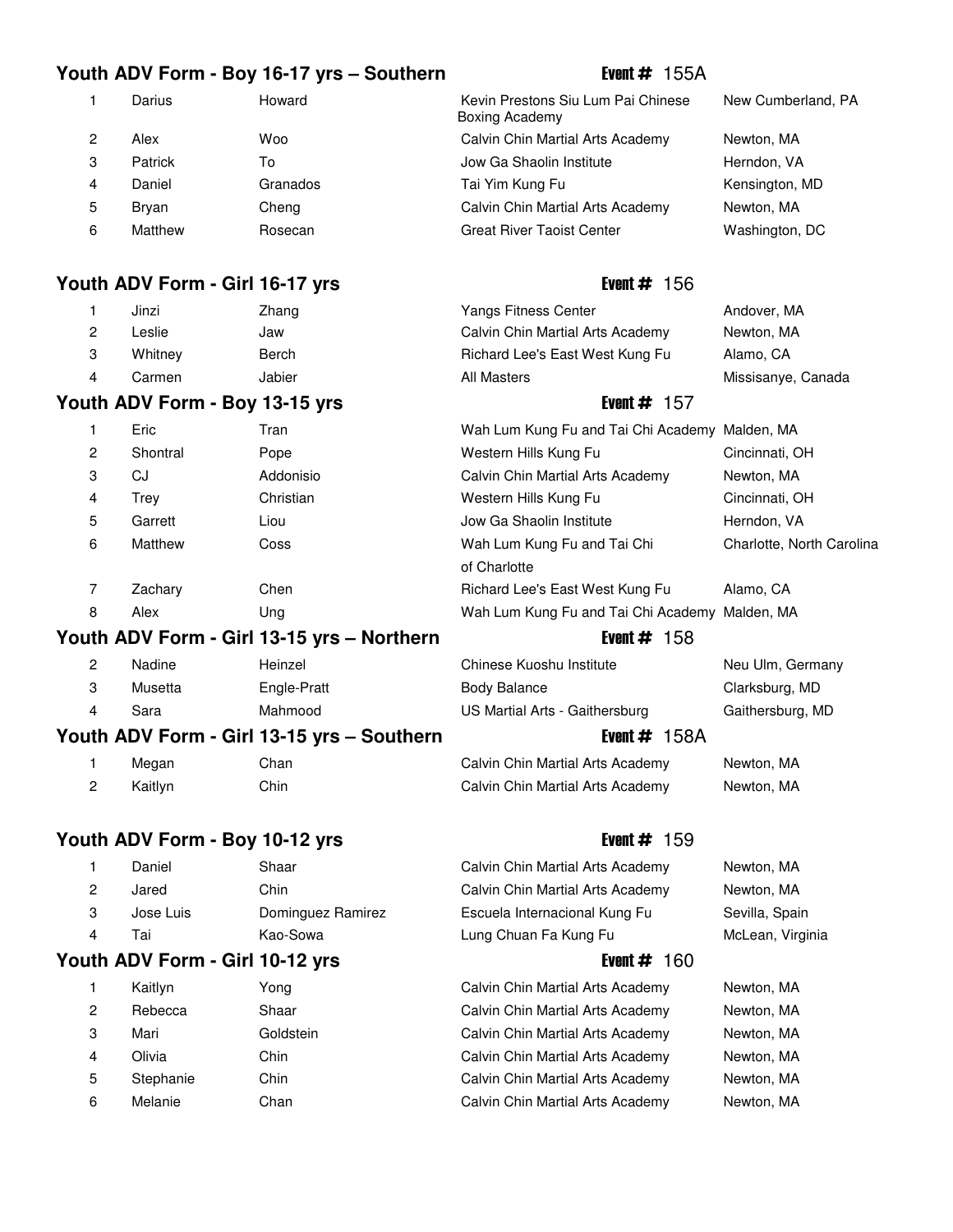|                | Youth ADV Form 7-9 yrs |                                                        |                                                | Event $#$ 161  |                     |
|----------------|------------------------|--------------------------------------------------------|------------------------------------------------|----------------|---------------------|
| 1              | Brandon                | Chin                                                   | Calvin Chin Martial Arts Academy               |                | Newton, MA          |
|                |                        | Youth ADV Form - Wushu Chang Quan - Boy 16-17 yrs      |                                                | Event $\#$ 162 |                     |
| 1.             | Alex                   | Woo                                                    | Calvin Chin Martial Arts Academy               |                | Newton, MA          |
| $\overline{c}$ | Sean                   | Quan                                                   | Championship Martial Arts Acedemy              |                | Mundelein, IL USA   |
|                |                        | Youth ADV Form - Wushu Chang Quan - Girl 16-17 yrs     |                                                | Event $\#$ 163 |                     |
| 1              | Yuanjie                | Zhang                                                  | US Chinese Wushu Institute                     |                | Rockville, Maryland |
| 2              | Leslie                 | Jaw                                                    | Calvin Chin Martial Arts Academy               |                | Newton, MA          |
|                |                        | Youth ADV Form - Wushu Chang Quan - Boy 13-15 yrs      |                                                | Event $\#$ 164 |                     |
| $\mathbf{1}$   | Xiaoyu                 | Yin                                                    | US Wushu Academy                               |                | Falls Church, VA    |
|                |                        | Youth ADV Form - Wushu Chang Quan 10-12 yrs            |                                                | Event $\#$ 166 |                     |
| 1              | Kaitlyn                | Yong                                                   | Calvin Chin Martial Arts Academy               |                | Newton, MA          |
| 2              | Jose Luis              | Dominguez Ramirez                                      | Escuela Internacional Kung Fu                  |                | Sevilla, Spain      |
| 3              | Mari                   | Goldstein                                              | Calvin Chin Martial Arts Academy               |                | Newton, MA          |
|                |                        | Youth ADV Long Weapons - Boy 16-17 yrs                 |                                                | Event $# 170$  |                     |
| 1              | Alex                   | Woo                                                    | Calvin Chin Martial Arts Academy               |                | Newton, MA          |
| $\overline{c}$ | Patrick                | To                                                     | Jow Ga Shaolin Institute                       |                | Herndon, VA         |
| 3              | Kyle                   | Hernandiz                                              | Richard Lee's East West Kung Fu                |                | Alamo, CA           |
| 4              | Bryan                  | Cheng                                                  | Calvin Chin Martial Arts Academy               |                | Newton, MA          |
|                |                        | Youth ADV Long Weapons - Girl 16-17 yrs                |                                                | Event $# 171$  |                     |
| 1              | Leslie                 | Jaw                                                    | Calvin Chin Martial Arts Academy               |                | Newton, MA          |
| 2              | Maya                   | Silver                                                 | Calvin Chin Martial Arts Academy               |                | Newton, MA          |
|                |                        | Youth ADV Long Weapons - Boy/Girl 13-15 yrs - Northern |                                                | Event $# 172$  |                     |
| $\mathbf{1}$   | Eric                   | Tran                                                   | Wah Lum Kung Fu and Tai Chi Academy Malden, MA |                |                     |
| $\overline{2}$ | Matthew                | Ngu                                                    | All Masters                                    |                | Missisanye, Canada  |
| 3              | Zachary                | Chen                                                   | Richard Lee's East West Kung Fu                |                | Alamo, CA           |
|                |                        | Youth ADV Long Weapons – Boy/Girl 13-15 yrs – Southern |                                                | Event $#$ 172A |                     |
| 1              | Garrett                | Liou                                                   | Jow Ga Shaolin Institute                       |                | Herndon, VA         |
| 2              | Connor                 | Yong                                                   | Calvin Chin Martial Arts Academy               |                | Newton, MA          |
| 3              | Kaitlyn                | Chin                                                   | Calvin Chin Martial Arts Academy               |                | Newton, MA          |
|                |                        | Youth ADV Short Weapons - Boy 16-17 yrs                |                                                | Event $# 174$  |                     |
| 1              | Stuart                 | Moore                                                  | Richard Lee's East West Kung Fu                |                | Alamo, CA           |
| 2              | Alex                   | Woo                                                    | Calvin Chin Martial Arts Academy               |                | Newton, MA          |
| 3              | Daniel                 | Granados                                               | Tai Yim Kung Fu                                |                | Kensington, MD      |
| 4              | Kyle                   | Hernandiz                                              | Richard Lee's East West Kung Fu                |                | Alamo, CA           |
| 5              | Cyrus                  | Mirzazadeh                                             | Richard Lee's East West Kung Fu                |                | Alamo, CA           |
| 6              | Albert                 | Ung                                                    | Wah Lum Kung Fu and Tai Chi Academy            |                | Malden, MA          |
| 7              | Max                    | <b>Boltz</b>                                           | US Martial Arts - Timonium                     |                | Timonium, MD        |
|                |                        | Youth ADV Short Weapons - Girl 16-17 yrs               |                                                | Event $#$ 175  |                     |
| 1              | Leslie                 | Jaw                                                    | Calvin Chin Martial Arts Academy               |                | Newton, MA          |
| 2              | Whitney                | Berch                                                  | Richard Lee's East West Kung Fu                |                | Alamo, CA           |
| 3              | Carmen                 | Jabier                                                 | All Masters                                    |                | Missisanye, Canada  |
| 4              | Jinzi                  | Zhang                                                  | Yangs Fitness Center                           |                | Andover, MA         |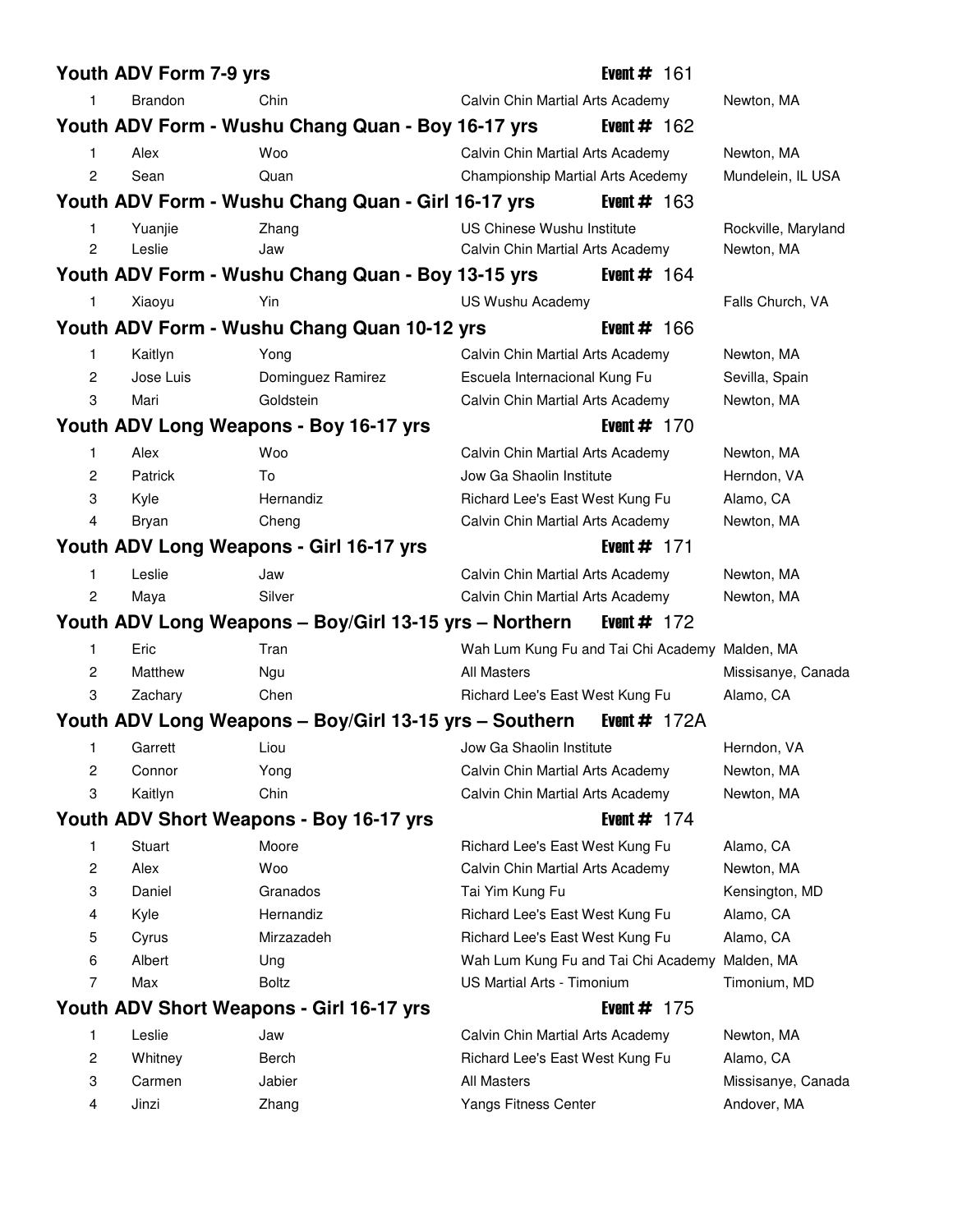# **Youth ADV Short Weapons – Boy/Girl 13-15 yrs Event # 176** 1 Zachary Chen 19 Chen 19 Richard Lee's East West Kung Fu Alamo, CA 2 Eric Tran 70 Tran 70 Wah Lum Kung Fu and Tai Chi Academy Malden, MA 3 Jake 51 Moore 51 Moore 51 Moore 51 Moore 51 Richard Lee's East West Kung Fu Alamo, CA 4 Alex Ung 71 Ung 71 Wah Lum Kung Fu and Tai Chi Academy Malden, MA 6 Megan 14 Chan 14 Chan 14 Calvin Chin Martial Arts Academy Newton, MA 7 James **11 Roland 11 Richard Lee's East West Kung Fu** Alamo, CA 8 Trey Christian 65 Western Hills Kung Fu Cincinnati, OH **Youth ADV Long/Short Weapons - Boy 10-12 yrs Event # 178** 1 Daniel Shaar 13 Calvin Chin Martial Arts Academy Newton, MA 2 Jose Luis Dominguez Ramirez **79 Escuela Internacional Kung Fu** Sevilla, Spain 3 Tai 65 Kao-Sowa 65 Lung Chuan Fa Kung Fu McLean, Virginia 4 Jared Chin 18 Chin 18 Calvin Chin Martial Arts Academy Newton, MA 5 Yusef Mahmood 19 US Martial Arts - Timonium Timonium, MD **Youth ADV Long/Short Weapons - Girl 10-12 yrs Figure 4th Event # 179** 1 Kaitlyn Yong 25 Calvin Chin Martial Arts Academy Newton, MA 2 Rebecca Shaar 13 Calvin Chin Martial Arts Academy Newton, MA 3 Melanie Chan 14 Calvin Chin Martial Arts Academy Newton, MA 4 Olivia Chin 18 Chin 18 Calvin Chin Martial Arts Academy Newton, MA 5 Stephanie 18 Chin 18 Chin 18 Calvin Chin Martial Arts Academy 18 Newton, MA 6 Mari Goldstein 27 Calvin Chin Martial Arts Academy Newton, MA **Youth ADV Light Contact Sparring - Boy 16-17 yrs Event # 180** 1 Darius Howard 1 Kevin Prestons Siu Lum Pai Chinese New Cumberland, PA Boxing Academy 2 Whitney Berch 57 Berch 57 Richard Lee's East West Kung Fu Alamo, CA 3 Stuart Moore 51 Richard Lee's East West Kung Fu Alamo, CA 4 Cyrus Mirzazadeh 13 Richard Lee's East West Kung Fu Alamo, CA **Youth ADV Light Contact Sparring - Boy 13-15 yrs Firm Figure # 182** 1 CJ Addonisio 17 Calvin Chin Martial Arts Academy Newton, MA 2 Joshua Stein 43 Richard Lee's East West Kung Fu Alamo, CA 3 Trey Christian 65 Western Hills Kung Fu Cincinnati, OH 4 Jared Tan 19 All Masters 20 Accounts And Missisanye, Canada **Youth ADV Light Contact Sparring - Boy 10-12 yrs Event # 184** 1 Tai Kao-Sowa 65 Lung Chuan Fa Kung Fu McLean, Virginia 2 Jose Luis Dominguez Ramirez **79 Escuela Internacional Kung Fu** Sevilla, Spain **Youth INT Form - Boy 16-17 yrs Event # 186** 1 Gustavo Campy Rodrigues 19 TSKF Academia de Artes Marciais Sao Paulo, Brazil 2 Aytreou **Sadri** 11 **Richard Lee's East West Kung Fu** Alamo, CA 3 Sven Wilson 20 Kevin Prestons Siu Lum Pai Chinese New Cumberland, PA Boxing Academy 4 Cameron Khonsari 19 East West Kung Fu Alamo, CA 5 Jonathan 19 Ning 19 Jow Ga Shaolin Institute 19 Herndon, VA **Youth INT Form - Girl 16-17 yrs Event # 187 Form Arrow Figure # 187 Form Arrow Figure 4 The Event # 187 Form A** 1 Macarena **Queralt Garcia de Gongora** Escuela Internacional Kung Fu Sevilla, Spain 2 Amelie Chenet-Smith 19 Tai Yim Kung Fu 19 Tai Yim Kensington, MD 3 Angel Han 16 Han 16 Wah Lum Kung Fu and Tai Chi Academy Malden, MA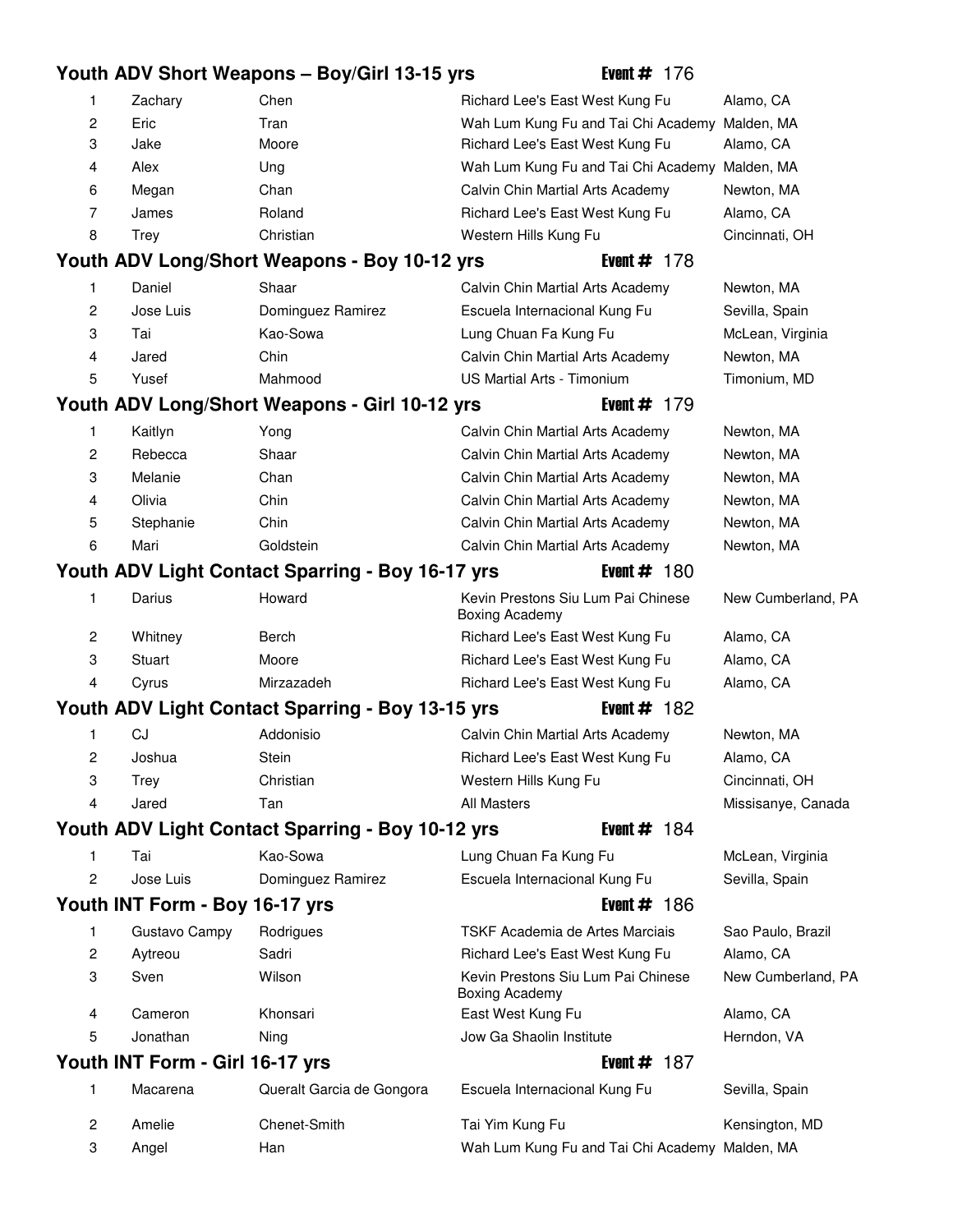| 4              | nicole                          | carpentier                               | Richard Lee's East West Kung Fu                   | Alamo, CA          |
|----------------|---------------------------------|------------------------------------------|---------------------------------------------------|--------------------|
|                | Youth INT Form - Boy 13-15 yrs  |                                          | Event $\#$ 188                                    |                    |
| 1              | Austin                          | Vuong                                    | <b>All Masters</b>                                | Missisanye, Canada |
| 2              | Chris                           | Gurries                                  | KO Kung Fu                                        | San Jose, CA       |
| 3              | <b>Brandon</b>                  | Hammond                                  | Western Hills Kung Fu                             | Cincinnati, OH     |
| 4              | Daniel                          | <b>Atkins</b>                            | East West Kung Fu                                 | Alamo, CA          |
| 5              | Alex                            | Luong                                    | Wah Lum Kung Fu and Tai Chi Academy Malden, MA    |                    |
| 6              | Matt                            | Dieffenbach                              | Siu Lum Pai Chinese Boxing Academy                | New Cumberland,    |
| 7              | parry                           | huang                                    | International Da Cheng Dao, Inc                   | Queens, NY         |
| 8              | anthony                         | huang                                    | International Da Cheng Dao, Inc                   | Queens, NY         |
|                | Youth INT Form - Girl 13-15 yrs |                                          | Event $# 189$                                     |                    |
| 1              | Candace                         | Ogata                                    | Richard Lee's East West Kung Fu                   | Alamo, CA          |
| 2              | Jackie                          | Tran                                     | Western Hills Kung Fu                             | Cincinnati, OH     |
|                | Youth INT Form - Boy 10-12 yrs  |                                          | Event $# 190$                                     |                    |
| 1              | Jacob                           | Lew                                      | Calvin Chin Martial Arts Academy                  | Newton, MA         |
| $\overline{c}$ | Alex                            | Wiebe                                    | Tai Yim Kung Fu                                   | Kensington, MD     |
| 3              | Ty                              | Cao                                      | Tai Yim Kung Fu                                   | Kensington, MD     |
| 4              | Derek                           | Cross                                    | Richard Lee's East West Kung Fu                   | Alamo, CA          |
| 5              | Matthew                         | Lovegrove                                | Silk Dragon Chinese Martial Arts                  | Towson, Md         |
| 6              | Robert                          | Stein                                    | Richard Lee's East West Kung Fu                   | Alamo, CA          |
| 7              | Aidan                           | Peterson                                 | Zhong Yi Kung Fu Association                      | Madison, WI        |
| 8              | Alfred                          | Dao                                      | Wah Lum Kung Fu and Tai Chi Academy Malden, MA    |                    |
|                | Youth INT Form - Girl 10-12 yrs |                                          | Event $#$ 191                                     |                    |
| 1              | Rebecca                         | Silverman                                | Richard Lee's East West Kung Fu                   | Alamo, CA          |
| 2              | Kelcey                          | Luong                                    | Wah Lum Kung Fu and Tai Chi Academy Malden, MA    |                    |
| 4              | Laina                           | Waldman                                  | Richard Lee's East West Kung Fu                   | Alamo, CA          |
|                | Youth INT Form 7-9 yrs          |                                          | Event $# 192$                                     |                    |
| 1              | Micah                           | Coates                                   | Shaolin Temple Overseas Headquarters Flushing, NY |                    |
| 2              |                                 |                                          |                                                   |                    |
|                | Henry                           | Wiebe                                    | Tai Yim Kung Fu                                   | Kensington, MD     |
| 3              | Quinlin                         | Wu                                       | All Masters                                       | Missisanye, Canada |
| 4              | Richard                         | Du                                       | Wah Lum Kung Fu and Tai Chi Academy Malden, MA    |                    |
| 5              | Max                             | Weng                                     | Wah Lum Kung Fu and Tai Chi Academy Malden, MA    |                    |
| 6              | Max                             | Chan                                     | Calvin Chin Martial Arts Academy                  | Newton, MA         |
| 7              | <b>Brandan</b>                  | Yong                                     | Calvin Chin Martial Arts Academy                  | Newton, MA         |
| 8              | Jack                            | Fitzsimmons                              | Richard Lee's East West Kung Fu                   | Alamo, CA          |
|                |                                 | Youth INT Weapons - Long/Short 16-17 yrs | Event $\#$ 193                                    |                    |
| 1              | Macarena                        | Queralt Garcia de Gongora                | Escuela Internacional Kung Fu                     | Sevilla, Spain     |
| 2              | nicole                          | carpentier                               | Richard Lee's East West Kung Fu                   | Alamo, CA          |
| 3              | Amelie                          | Chenet-Smith                             | Tai Yim Kung Fu                                   | Kensington, MD     |
| 4              | Jonathan                        | Ning                                     | Jow Ga Shaolin Institute                          | Herndon, VA        |
| 5              | Gustavo Campy                   | Rodrigues                                | TSKF Academia de Artes Marciais                   | Sao Paulo, Brazil  |
| 6              | Angel                           | Han                                      | Wah Lum Kung Fu and Tai Chi Academy Malden, MA    |                    |
| 7              | Cameron                         | Khonsari                                 | East West Kung Fu                                 | Alamo, CA          |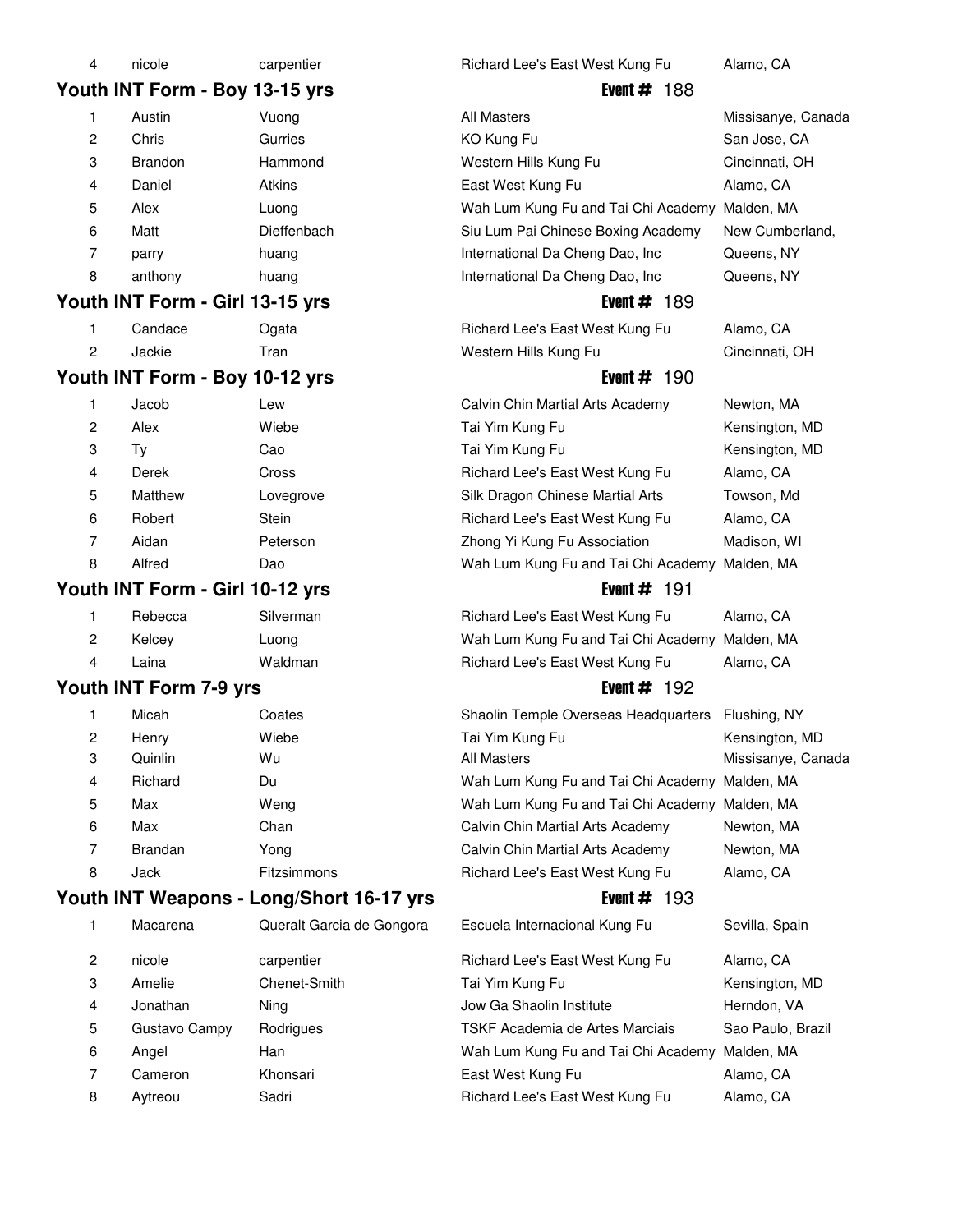|                |                | Youth INT Weapons - Long/Short 13-15 yrs              | Event $# 194$                                                  |                     |
|----------------|----------------|-------------------------------------------------------|----------------------------------------------------------------|---------------------|
| 1              | Austin         | Vuong                                                 | All Masters                                                    | Missisanye, Canada  |
| $\overline{c}$ | <b>Brandon</b> | Hammond                                               | Western Hills Kung Fu                                          | Cincinnati, OH      |
| 3              | Candace        | Ogata                                                 | Richard Lee's East West Kung Fu                                | Alamo, CA           |
| 4              | Alex           | Luong                                                 | Wah Lum Kung Fu and Tai Chi Academy Malden, MA                 |                     |
| 5              | Jackie         | Tran                                                  | Western Hills Kung Fu                                          | Cincinnati, OH      |
| 6              | Matt           | Dieffenbach                                           | Siu Lum Pai Chinese Boxing Academy                             | New Cumberland,     |
| 7              | Daniel         | Atkins                                                | East West Kung Fu                                              | Alamo, CA           |
|                |                | Youth INT Weapons - Long/Short 10-12 yrs              | Event $\#$ 195                                                 |                     |
| 1              | Alex           | Wiebe                                                 | Tai Yim Kung Fu                                                | Kensington, MD      |
| 2              | Jacob          | Lew                                                   | Calvin Chin Martial Arts Academy                               | Newton, MA          |
| 3              | Rebecca        | Silverman                                             | Richard Lee's East West Kung Fu                                | Alamo, CA           |
| 4<br>Carolina  | Michael        | Coss                                                  | Wah Lum Kung Fu and Tai Chi of Charlotte                       | Charlotte, North    |
| 5              | Robert         | Stein                                                 | Richard Lee's East West Kung Fu                                | Alamo, CA           |
| 6              | Derek          | Cross                                                 | Richard Lee's East West Kung Fu                                | Alamo, CA           |
| 7              | Ty             | Cao                                                   | Tai Yim Kung Fu                                                | Kensington, MD      |
| 8              | Aidan          | Peterson                                              | Zhong Yi Kung Fu Association                                   | Madison, WI         |
|                |                | Youth INT Form - Wushu Chang Quan - Girl 16-17 yrs    | Event $# 197$                                                  |                     |
| 1              | Macarena       | Queralt Garcia de Gongora                             | Escuela Internacional Kung Fu                                  | Sevilla, Spain      |
|                |                | Youth INT Form - Wushu Chang Quan - Boy 13-15 yrs     | Event $\#$ 198                                                 |                     |
| 1              | Jacob          | Fisher                                                | Southern Shaolin Academy                                       | Ewing, NJ           |
|                |                | Youth INT Form - Wushu Chang Quan - Girl 13-15 yrs    | Event $# 199$                                                  |                     |
| 1              | Joy            | Zeng                                                  | US Wushu Academy                                               | Falls Church, VA    |
| 2              | Janel          | Tjiong                                                | Wushu Liu He Ziran Men Training Center New York City, New York |                     |
|                |                | Youth INT Form - Wushu Chang Quan 10-12 yrs           | Event $# 200$                                                  |                     |
| 1              | Jessica        | Yin                                                   | US Wushu Academy                                               | Falls Church, VA    |
| 2              | Jacob          | Lew                                                   | Calvin Chin Martial Arts Academy                               | Newton, MA          |
| 3              | Jared          | Tjiong                                                | Wushu Liu He Ziran Men Training Center New York City, New York |                     |
|                |                | Youth INT Form - Wushu Nan Quan 13-15 yrs             | Event $# 202$                                                  |                     |
| 1              | Jacob          | Fisher                                                | Southern Shaolin Academy                                       | Ewing, NJ           |
|                |                | Youth BEG/INT Light Contact Sparring - Boy 16-17 yrs  | Event $# 204$                                                  |                     |
| 1              | Andrew         | Pak                                                   | Tai Yim Kung Fu                                                | Kensington, MD      |
| 2              | Pablo          | Yarza Cepeda                                          | Escuela Internacional Kung Fu                                  | Sevilla, Spain      |
| 3              | Sven           | Wilson                                                | Kevin Prestons Siu Lum Pai Chinese<br><b>Boxing Academy</b>    | New Cumberland, PA  |
| 4              | Cartier        | Murrill                                               | US Martial Arts - Gaithersburg                                 | Gaithersburg, MD    |
|                |                | Youth BEG/INT Light Contact Sparring - Girl 16-17 yrs | Event # $205$                                                  |                     |
| 1              | Pamela Maria   | Silva                                                 | Associacao Tan Lan de Kung fu                                  | Sao Caetano do Sul, |
| 2              | Macarena       | Queralt Garcia de Gongora                             | Escuela Internacional Kung Fu                                  | Sevilla, Spain      |
|                |                | Youth BEG/INT Light Contact Sparring - Boy 13-15 yrs  | Event $\#$ 206                                                 |                     |
| 1              | Jean           | Kono                                                  | Body Balance of Northern California                            | Grass Valley, CA    |
| 2              | Chris          | Gurries                                               | KO Kung Fu                                                     | San Jose, CA        |
| 3              | Matt           | Dieffenbach                                           | Siu Lum Pai Chinese Boxing Academy                             | New Cumberland,     |

4 Brandon Hammond 11 Western Hills Kung Fu Cincinnati, OH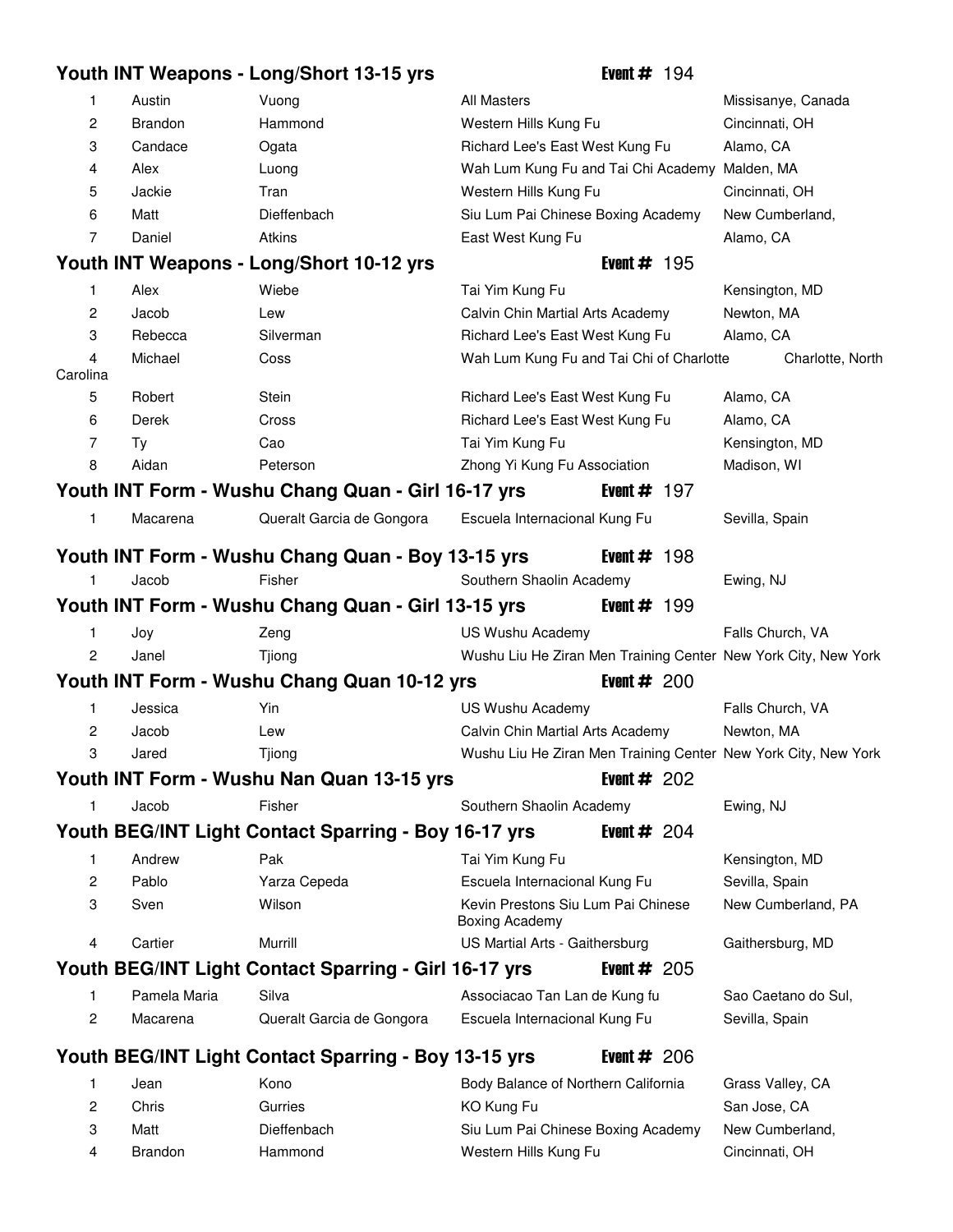|                |                            | Youth BEG/INT Light Contact Sparring - Girl 13-15 yrs | Event $# 207$                       |                       |
|----------------|----------------------------|-------------------------------------------------------|-------------------------------------|-----------------------|
| 1.             | Jackie                     | Tran                                                  | Western Hills Kung Fu               | Cincinnati, OH        |
| $\overline{c}$ | Nicole                     | Ramesey                                               | Western Hills Kung Fu               | Cincinnati, OH        |
| 3              | Katie                      | Brown                                                 | Western Hills Kung Fu               | Cincinnati, OH        |
| 4              | Ana                        | Yarza Cepeda                                          | Escuela Internacional Kung Fu       | Sevilla, Spain        |
|                |                            | Youth BEG/INT Light Contact Sparring - Boy 10-12 yrs  | Event $\#$ 208                      |                       |
| 1.             | Austin                     | <b>Brown</b>                                          | Western Hills Kung Fu               | Cincinnati, OH        |
| 2              | David                      | Maizels                                               | Richard Lee's East West Kung Fu     | Alamo, CA             |
|                |                            | Youth BEG/INT Light Contact Sparring - Girl 10-12 yrs | Event $# 209$                       |                       |
| 1.             | Mackenzie                  | <b>Brown</b>                                          | Western Hills Kung Fu               | Cincinnati, OH        |
| 2              | Rebecca                    | Silverman                                             | Richard Lee's East West Kung Fu     | Alamo, CA             |
| 3              | Myla                       | Curtis                                                | KO Kung Fu                          | San Jose, CA          |
|                | Youth BEG Form under 7 yrs |                                                       | Event $# 210$                       |                       |
| 1              | Kyle                       | Catlett                                               | Li Martial Arts                     | Sewell, NJ            |
| $\overline{c}$ | Cao                        | Hoang-My                                              | Tai Yim Kung Fu                     | Kensington, MD        |
|                | Youth BEG Form 7-9 yrs     |                                                       | Event $# 211$                       |                       |
| 1.             | Peter                      | Hwang                                                 | Tai Yim Kung Fu                     | Kensington, MD        |
| 3              | Taylor                     | Webb                                                  | KO Kung Fu                          | San Jose, CA          |
| 4              | Lien-Dai                   | Cao                                                   | Tai Yim Kung Fu                     | Kensington, MD        |
| 5              | Anthony                    | Brown                                                 | Western Hills Kung Fu               | Cincinnati, OH        |
| 6              | Caroline                   | Kropka                                                | Wah Lum Kung Fu Charlotte           | Charlotte, NC         |
| 7              | Eddie                      | Emmerling                                             | Western Hills Kung Fu               | Cincinnati, OH        |
| 8              | Vanessa                    | Waldman                                               | Richard Lee's East West Kung Fu     | Alamo, CA             |
|                | Youth BEG Form 10-12 yrs   |                                                       | Event $#212$                        |                       |
| 1              | Alex                       | Reinsch                                               | Tai Yim Kung Fu                     | Kensington, MD        |
| 2              | romain                     | telles                                                | Body Balance of Northern California | Grass Valley, CA      |
| 3              | Mitchell                   | Liou                                                  | Jow Ga Shaolin Institute            | Herndon, VA           |
| 4              | Mackenzie                  | <b>Brown</b>                                          | Western Hills Kung Fu               | Cincinnati, OH        |
| 5              | Austin                     | <b>Brown</b>                                          | Western Hills Kung Fu               | Cincinnati, OH        |
| 6              | Rana                       | Lee                                                   | Dr Lees Academy                     | Riverside, New Jersey |
|                | Youth BEG Form 13-15 yrs   |                                                       | Event $#213$                        |                       |
| 1              | Leonardo                   | de Paula                                              | Associacao Tan Lan de Kung fu       | Sao Caetano do Sul,   |
| 2              | Dylan                      | Hoang                                                 | Jow Ga Shaolin Institute            | Herndon, VA           |
| 3              | Jean                       | Kono                                                  | Body Balance of Northern California | Grass Valley, CA      |
| 4              | Nicole                     | Ramesey                                               | Western Hills Kung Fu               | Cincinnati, OH        |
| 5              | Shalyn                     | Hockett                                               | Richard Lee's East West Kung Fu     | Alamo, CA             |
| 6              | Ana                        | Yarza Cepeda                                          | Escuela Internacional Kung Fu       | Sevilla, Spain        |
| 7              | Katie                      | <b>Brown</b>                                          | Western Hills Kung Fu               | Cincinnati, OH        |
| 8              | rafael                     | martins                                               | Dr Lees Academy                     | Riverside, New Jersey |
|                | Youth BEG Form 16-17 yrs   |                                                       | Event $# 214$                       |                       |
| 2              | Andrew                     | Pak                                                   | Tai Yim Kung Fu                     | Kensington, MD        |
| 3              | Cindy                      | Hoang                                                 | Jow Ga Shaolin Institute            | Herndon, VA           |
| 4              | adam                       | baker                                                 | US Kuoshu Academy                   | Owings Mills, MD      |
| 5              | Austin                     | Mclellen                                              | Jow Ga Shaolin Institute            | Herndon, VA           |
| 6              | Pablo                      | Yarza Cepeda                                          | Escuela Internacional Kung Fu       | Sevilla, Spain        |

7 Cartier **Murrill 19 Constructs Constructs** US Martial Arts - Gaithersburg Gaithersburg, MD 8 Kelsey Feret Feret Dr Lees Academy Communication Riverside, New Jersey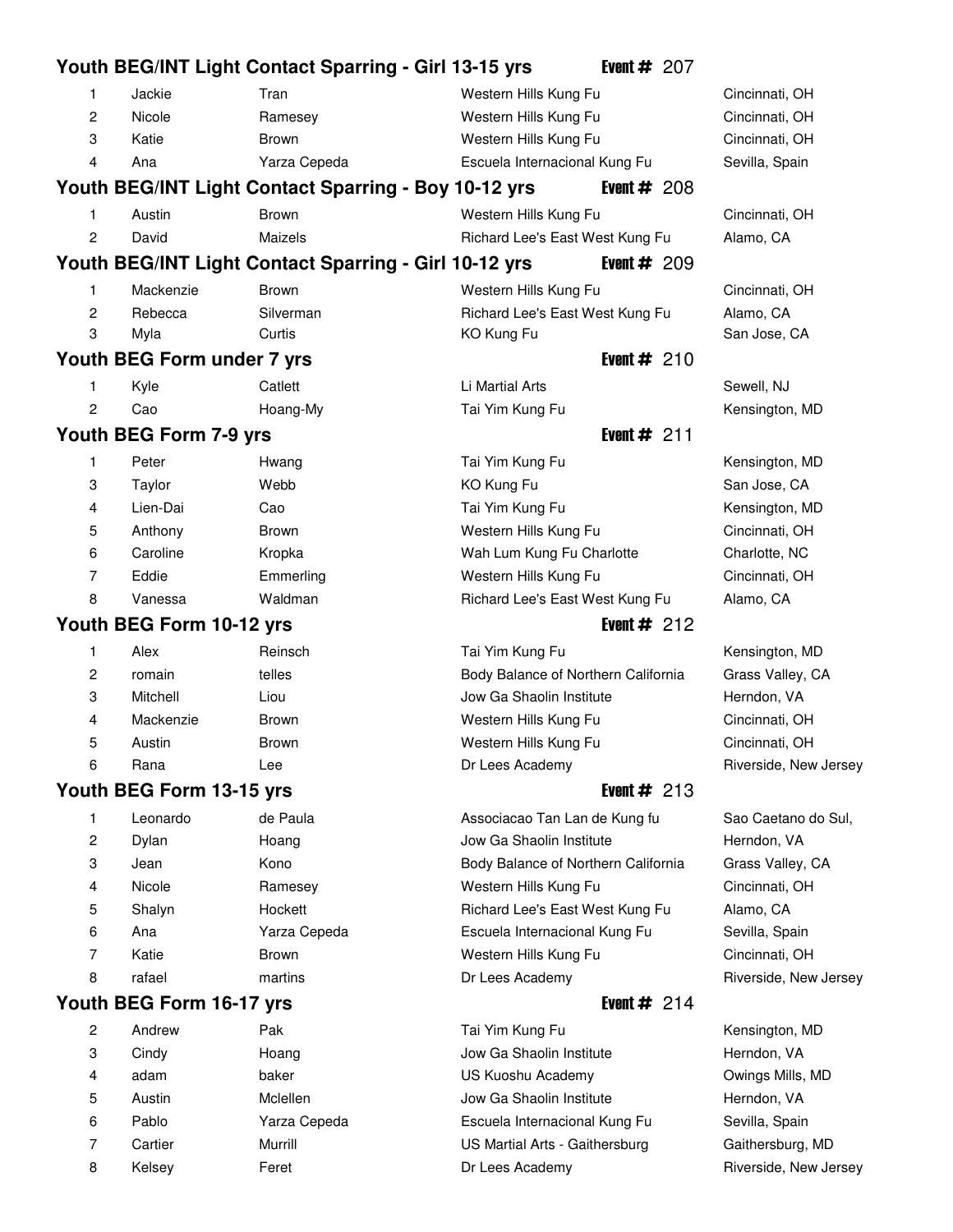# **Youth BEG Weapons 10-12 yrs** Event # 215 1 Alex **Reinsch 19 Tai Yim Kung Fu** Chensington, MD 2 Mitchell Liou 18 Liou 18 Jow Ga Shaolin Institute Herndon, VA 3 romain 16 telles 16 Body Balance of Northern California Grass Valley, CA **Youth BEG Weapons 13-17 yrs** Event # 216 2 Cindy Hoang 20 Jow Ga Shaolin Institute Herndon, VA 3 Leonardo de Paula 15 Associacao Tan Lan de Kung fu Sao Caetano do Sul, 4 Andrew Pak 19 Tai Yim Kung Fu 19 Tai Yim Kung Fu Kensington, MD 5 Ana 13 Yarza Cepeda 13 Escuela Internacional Kung Fu Sevilla, Spain 6 Jean 18 Kono 18 Body Balance of Northern California Grass Valley, CA 7 Dylan Hoang 19 Jow Ga Shaolin Institute Herndon, VA 8 Pablo Yarza Cepeda 16 Escuela Internacional Kung Fu Sevilla, Spain **Youth Mixed Form - Wushu Chang Quan 7-9 yrs Event # 217** 1 Kyle Catlett 17 Li Martial Arts 17 Li Martial Arts Sewell, NJ 2 Micah Coates 20 Coates 20 Shaolin Temple Overseas Headquarters Flushing, NY 3 Lucy Brookover US Wushu Academy Falls Church, VA **Youth Mixed Form - Wushu Nan Quan 7-9 yrs Figure 4 Figure 4 Figure 4 Assembly** 1 Kyle Catlett 17 Li Martial Arts 17 Li Martial Arts Sewell, NJ 2 Micah Coates 20 Coates 20 Shaolin Temple Overseas Headquarters Flushing, NY **Youth Mixed Wushu Long Weapon 16-17 yrs Firm Firm Firm Firm 1980 Wealth Arms Firm Arms Firm Arms Arms Firm Arms** 1 Alex Woo 56 Calvin Chin Martial Arts Academy Newton, MA 2 Sean 2014 Quan 18 Championship Martial Arts Acedemy Mundelein, IL USA 3 Yuanjie 2hang 15 US Chinese Wushu Institute Rockville, Maryland 4 Macarena **Queralt Garcia de Gongora** Escuela Internacional Kung Fu Sevilla, Spain **Youth Mixed Wushu Long Weapon 13-15 yrs Figure 4th Event # 220** 1 Joy 2eng 2 US Wushu Academy Falls Church, VA 2 Xiaoyu Yin 19 Yushu Academy Talls Church, VA 3 Janel Tjiong 19 Wushu Liu He Ziran Men Training Center New York City, New York 4 Ana 13 Yarza Cepeda 13 Escuela Internacional Kung Fu Sevilla, Spain **Youth Mixed Wushu Long Weapon 10-12 yrs Event # 221** 1 Jose Luis Dominguez Ramirez **79 Escuela Internacional Kung Fu** Sevilla, Spain 2 Jared Tjiong 19 Times 20 Wushu Liu He Ziran Men Training Center New York City, New York **Youth Mixed Wushu Long/Short Weapon 7-9 yrs Event # 222** 1 Kyle Catlett 17 Li Martial Arts 17 Sewell, NJ 2 Micah Coates 20 Coates 20 Shaolin Temple Overseas Headquarters Flushing, NY 3 Lucy Brookover US Wushu Academy Falls Church, VA **Youth Mixed Wushu Short Weapon 16-17 yrs Event # 223** 1 Alex Woo 66 Calvin Chin Martial Arts Academy Newton, MA 2 Leslie **31 Jaw 61 Calvin Chin Martial Arts Academy** Newton, MA 3 Sean 2014 Quan 18 Championship Martial Arts Acedemy Mundelein, IL USA 3 Yuanjie 2hang 15 US Chinese Wushu Institute Rockville, Maryland 5 Bryan Cheng 13 Cheng 13 Calvin Chin Martial Arts Academy Newton, MA 6 Gustavo Campy Rodrigues 19 TSKF Academia de Artes Marciais Sao Paulo, Brazil 7 Macarena Queralt Garcia de Gongora Escuela Internacional Kung Fu Sevilla, Spain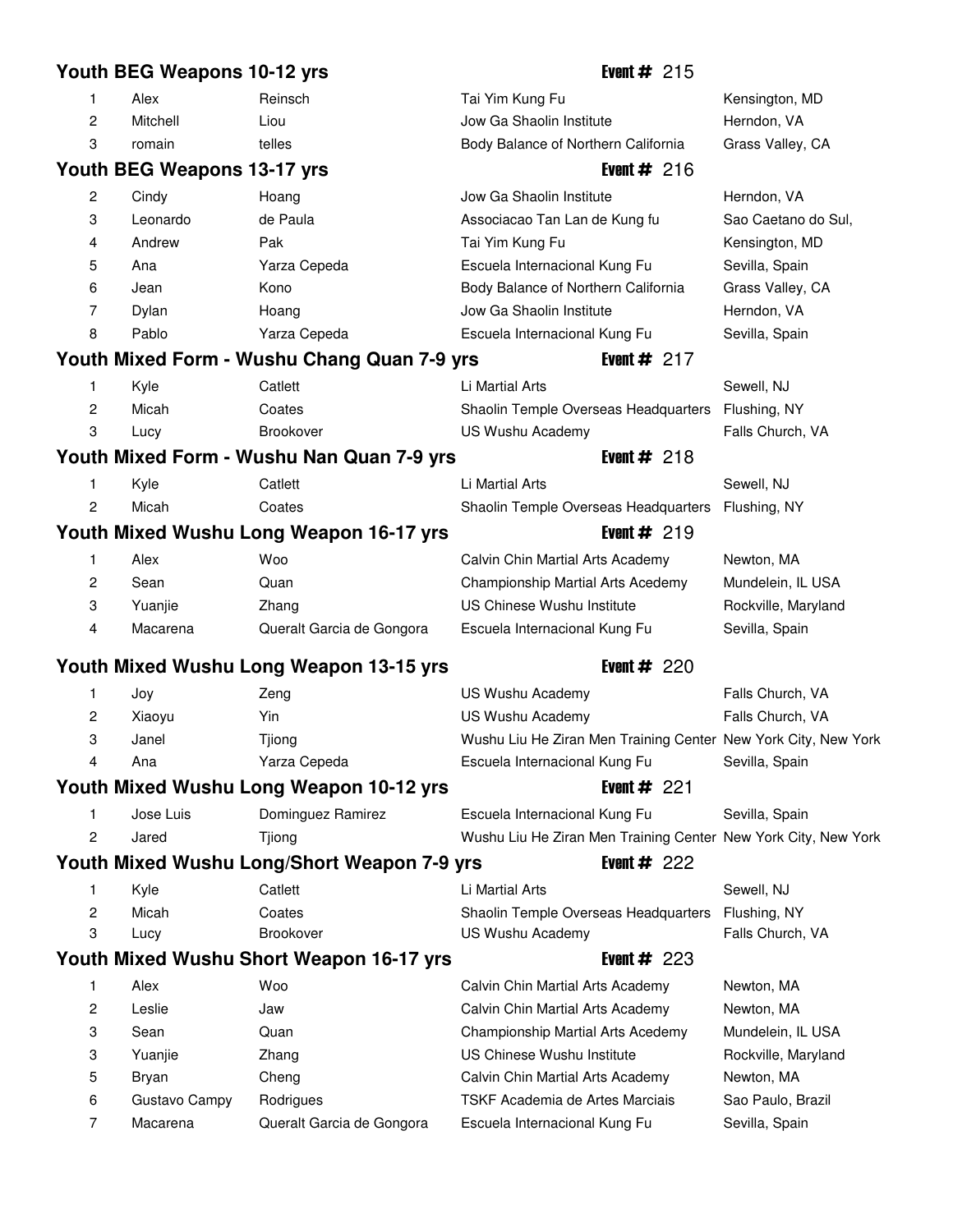|    |                                      | Youth Mixed Wushu Short Weapon 13-15 yrs  | Event $\#$ 224                                                 |                    |
|----|--------------------------------------|-------------------------------------------|----------------------------------------------------------------|--------------------|
| 1. | Xiaoyu                               | Yin                                       | US Wushu Academy                                               | Falls Church, VA   |
| 2  | Janel                                | Tjiong                                    | Wushu Liu He Ziran Men Training Center New York City, New York |                    |
|    |                                      | Youth Mixed Wushu Short Weapon 10-12 yrs  | Event $\#$ 225                                                 |                    |
| 1. | Jessica                              | Yin                                       | US Wushu Academy                                               | Falls Church, VA   |
| 2  | Jose Luis                            | Dominguez Ramirez                         | Escuela Internacional Kung Fu                                  | Sevilla, Spain     |
| 3  | Kaitlyn                              | Yong                                      | Calvin Chin Martial Arts Academy                               | Newton, MA         |
| 4  | Jared                                | Tjiong                                    | Wushu Liu He Ziran Men Training Center New York City, New York |                    |
|    | <b>Youth Mixed Wushu Open Weapon</b> |                                           | Event $\#$ 226                                                 |                    |
| 1  | Jinzi                                | Zhang                                     | Yangs Fitness Center                                           | Andover, MA        |
| 2  | Jose Luis                            | Dominguez Ramirez                         | Escuela Internacional Kung Fu                                  | Sevilla, Spain     |
| 3  | Pablo                                | Yarza Cepeda                              | Escuela Internacional Kung Fu                                  | Sevilla, Spain     |
|    |                                      | <b>Youth Mixed Open Weapons 13-17 yrs</b> | Event $# 227$                                                  |                    |
| 1  | Matthew                              | Ngu                                       | All Masters                                                    | Missisanye, Canada |
| 2  | Leslie                               | Jaw                                       | Calvin Chin Martial Arts Academy                               | Newton, MA         |
| 3  | Albert                               | Ung                                       | Wah Lum Kung Fu and Tai Chi Academy                            | Malden, MA         |
| 4  | Zachary                              | Chen                                      | Richard Lee's East West Kung Fu                                | Alamo, CA          |
| 5  | Alex                                 | Woo                                       | Calvin Chin Martial Arts Academy                               | Newton, MA         |
| 6  | Eric                                 | Tran                                      | Wah Lum Kung Fu and Tai Chi Academy Malden, MA                 |                    |
| 7  | Maya                                 | Silver                                    | Calvin Chin Martial Arts Academy                               | Newton, MA         |
| 8  | Stuart                               | Moore                                     | Richard Lee's East West Kung Fu                                | Alamo, CA          |
|    |                                      |                                           |                                                                |                    |
|    |                                      | Youth Mixed Open Weapons 12 yrs & under   | Event $\#$ 228                                                 |                    |
| 1  | Kyle                                 | Catlett                                   | Li Martial Arts                                                | Sewell, NJ         |
| 2  | Kaitlyn                              | Yong                                      | Calvin Chin Martial Arts Academy                               | Newton, MA         |
| 3  | Daniel                               | Shaar                                     | Calvin Chin Martial Arts Academy                               | Newton, MA         |
| 4  | Rebecca                              | Shaar                                     | Calvin Chin Martial Arts Academy                               | Newton, MA         |
| 5  | Mari                                 | Goldstein                                 | Calvin Chin Martial Arts Academy                               | Newton, MA         |
| 6  | Jacob                                | Lew                                       | Calvin Chin Martial Arts Academy                               | Newton, MA         |
| 7  | Richard                              | Du                                        | Wah Lum Kung Fu and Tai Chi Academy Malden, MA                 |                    |
| 8  | Melanie                              | Chan                                      | Calvin Chin Martial Arts Academy                               | Newton, MA         |
|    |                                      | Youth Mixed Weapons 9 yrs and under       | Event $#229$                                                   |                    |
| 1  | Kyle                                 | Catlett                                   | Li Martial Arts                                                | Sewell, NJ         |
| 2  | Max                                  | Chan                                      | Calvin Chin Martial Arts Academy                               | Newton, MA         |
| 3  | <b>Brandon</b>                       | Chin                                      | Calvin Chin Martial Arts Academy                               | Newton, MA         |
| 4  | Max                                  | Weng                                      | Wah Lum Kung Fu and Tai Chi Academy Malden, MA                 |                    |
| 5  | Quinlin                              | Wu                                        | All Masters                                                    | Missisanye, Canada |
| 7  | Micah                                | Coates                                    | Shaolin Temple Overseas Headquarters                           | Flushing, NY       |
| 8  | Eddie                                | Emmerling                                 | Western Hills Kung Fu                                          | Cincinnati, OH     |
|    |                                      | Youth 2-Man Sets - 16-17 yrs - Empty Hand | Event $\#$ 230                                                 |                    |
| 1  | Jonatan                              | Palanco Jimenez                           | Escuela Internacional Kung Fu                                  | Sevilla, Spain     |
| 1  | Macarena                             | Queralt Garcia de Gongora                 | Escuela Internacional Kung Fu                                  | Sevilla, Spain     |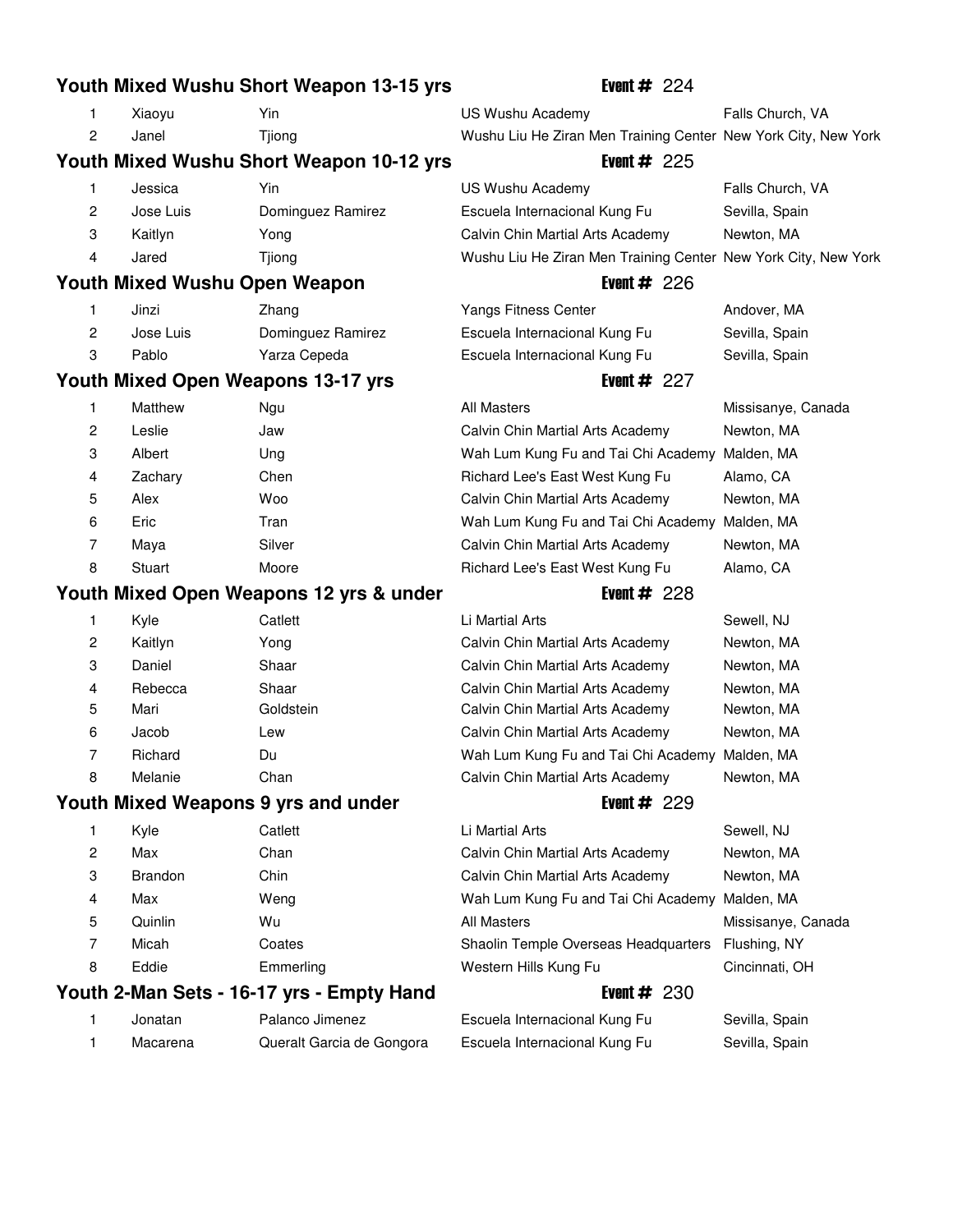# **Youth 2-Man Sets - 13-15 yrs - Empty Hand** Event # 231

| 1              | Eric      | Tran                                                 | Wah Lum Kung Fu and Tai Chi Academy Malden, MA |                |                  |
|----------------|-----------|------------------------------------------------------|------------------------------------------------|----------------|------------------|
| 1              | Alex      | Ung                                                  | Wah Lum Kung Fu and Tai Chi Academy Malden, MA |                |                  |
| $\overline{c}$ | Jake      | Moore                                                | Richard Lee's East West Kung Fu                |                | Alamo, CA        |
| $\overline{c}$ | Zachary   | Chen                                                 | Richard Lee's East West Kung Fu                |                | Alamo, CA        |
| 3              | Trey      | Christian                                            | Western Hills Kung Fu                          |                | Cincinnati, OH   |
| 3              | Shontral  | Pope                                                 | Western Hills Kung Fu                          |                | Cincinnati, OH   |
| 4              | Joshua    | Stein                                                | Richard Lee's East West Kung Fu                |                | Alamo, CA        |
| 4              | Robert    | Stein                                                | Richard Lee's East West Kung Fu                |                | Alamo, CA        |
|                |           | Youth 2-Man Sets - 12 yrs and under - Empty Hand     |                                                | Event $#232$   |                  |
| 1.             | Brandon   | Chin                                                 | Calvin Chin Martial Arts Academy               |                | Newton, MA       |
| 1              | Max       | Chan                                                 | Calvin Chin Martial Arts Academy               |                | Newton, MA       |
| $\overline{c}$ | Daniel    | Shaar                                                | Calvin Chin Martial Arts Academy               |                | Newton, MA       |
| 2              | Jared     | Chin                                                 | Calvin Chin Martial Arts Academy               |                | Newton, MA       |
| 3              | Jose Luis | Dominguez Ramirez                                    | Escuela Internacional Kung Fu                  |                | Sevilla, Spain   |
| 3              | Ana       | Yarza Cepeda                                         | Escuela Internacional Kung Fu                  |                | Sevilla, Spain   |
| 4              | Richard   | Du                                                   | Wah Lum Kung Fu and Tai Chi Academy Malden, MA |                |                  |
| 4              | Max       | Weng                                                 | Wah Lum Kung Fu and Tai Chi Academy Malden, MA |                |                  |
|                |           | Youth 2-Man Sets - 13-17 yrs - Weapon                |                                                | Event $#233$   |                  |
| 1              | Shontral  | Pope                                                 | Western Hills Kung Fu                          |                | Cincinnati, OH   |
| 1              | Trey      | Christian                                            | Western Hills Kung Fu                          |                | Cincinnati, OH   |
| 2              | Alex      | Ung                                                  | Wah Lum Kung Fu and Tai Chi Academy Malden, MA |                |                  |
| 2              | Eric      | Tran                                                 | Wah Lum Kung Fu and Tai Chi Academy Malden, MA |                |                  |
| 3              | Melanie   | Chan                                                 | Calvin Chin Martial Arts Academy               |                | Newton, MA       |
| 3              | Megan     | Chan                                                 | Calvin Chin Martial Arts Academy               |                | Newton, MA       |
| 4              | Garrett   | Liou                                                 | Jow Ga Shaolin Institute                       |                | Herndon, VA      |
| 4              | Patrick   | To                                                   | Jow Ga Shaolin Institute                       |                | Herndon, VA      |
|                |           | Youth 2-Man Sets - 12 yrs & under - Weapon           |                                                | Event $#234$   |                  |
| 1              | Kaitlyn   | Yong                                                 | Calvin Chin Martial Arts Academy               |                | Newton, MA       |
| 1              | Jared     | Chin                                                 | Calvin Chin Martial Arts Academy               |                | Newton, MA       |
| 2              | Jose Luis | Dominguez Ramirez                                    | Escuela Internacional Kung Fu                  |                | Sevilla, Spain   |
| 2              | Ana       | Yarza Cepeda                                         | Escuela Internacional Kung Fu                  |                | Sevilla, Spain   |
|                |           | Youth Mixed Light Contact Sparring - Boy 7-9 yrs     |                                                | Event $#236$   |                  |
| 1              | Anthony   | <b>Brown</b>                                         | Western Hills Kung Fu                          |                | Cincinnati, OH   |
| $\overline{2}$ | Alexander | Kao-Sowa                                             | Lung Chuan Fa Kung Fu                          |                | McLean, Virginia |
| 3              | Eddie     | Emmerling                                            | Western Hills Kung Fu                          |                | Cincinnati, OH   |
| 4              | Peter     | Hwang                                                | Tai Yim Kung Fu                                |                | Kensington, MD   |
|                |           | Youth Mixed Light Contact Sparring - Girl 7-9 yrs    |                                                | Event $#237$   |                  |
| 1              | Anna      | Webster                                              | Western Hills Kung Fu                          |                | Cincinnati, OH   |
| 2              | Gabrielle | ONeill                                               | KO Kung Fu                                     |                | San Jose, CA     |
|                |           | Youth Weapon Fighting - Short Weapon - Boy 16-17 yrs |                                                | Event $\#$ 238 |                  |
| 1              | Brendan   | Nichols                                              | US Martial Arts - Gaithersburg                 |                | Gaithersburg, MD |
|                |           | Youth ADV Kenpo Form - 12 yrs & under                |                                                | Event $#243$   |                  |
| 1              | Jose Luis | Dominguez Ramirez                                    | Escuela Internacional Kung Fu                  |                |                  |
|                |           |                                                      |                                                |                | Sevilla, Spain   |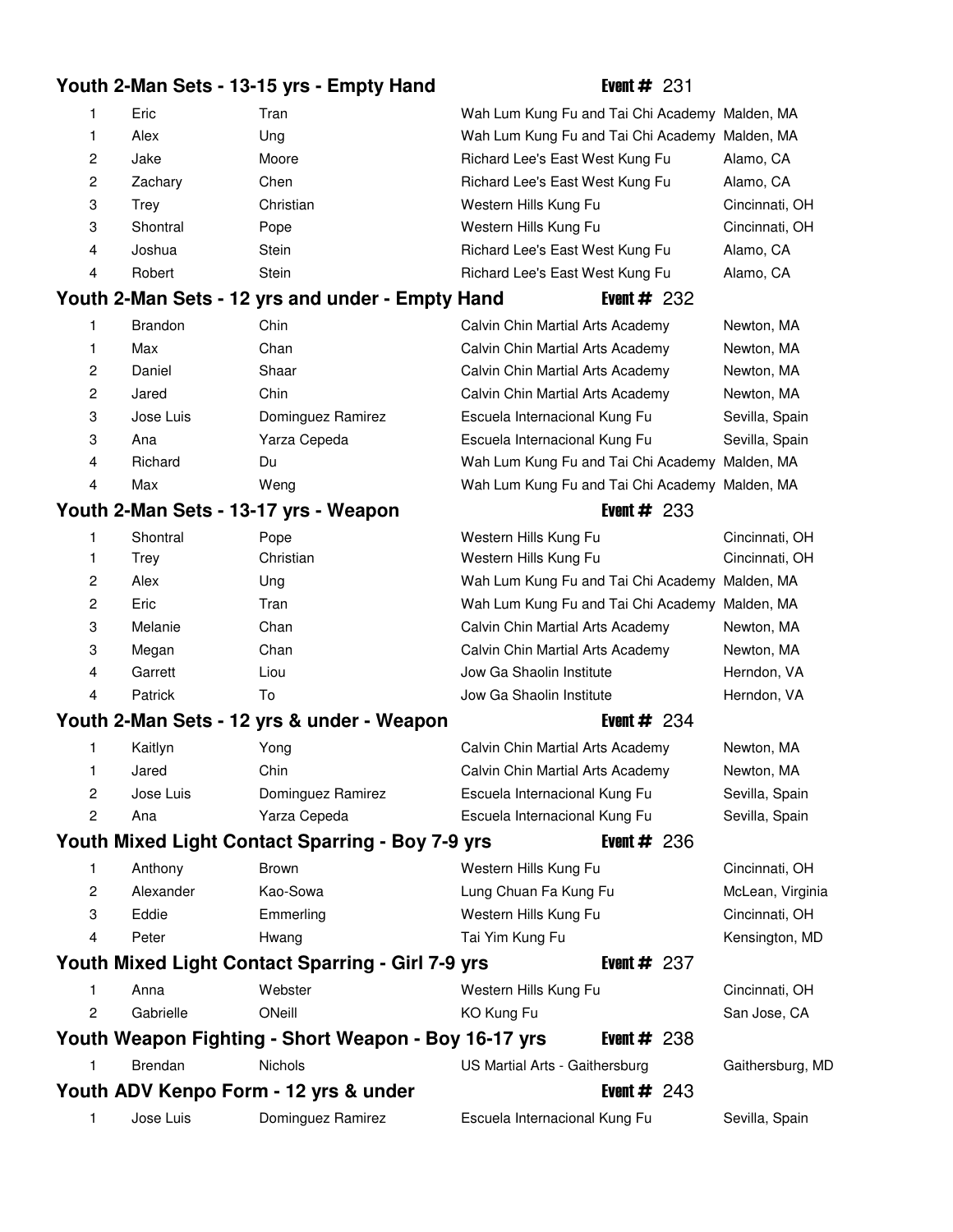# Youth ADV Kenpo Form - 13-17 yrs<br>
Event # 244

| 1 | Stuart  | Moore      |
|---|---------|------------|
| 2 | James   | Roland     |
| 3 | Cyrus   | Mirzazadeh |
| 4 | Whitney | Berch      |
| 5 | Kyle    | Hernandiz  |
| 6 | Zachary | Chen       |
| 7 | Kevin   | Ong        |
|   | Joshua  | Stein      |

## Youth ADV Kenpo Weapon - 12 yrs & under

| Jose Luis | Dominguez Ramirez                  | Escuela Internacional Kung Fu | Sevilla, Spain |
|-----------|------------------------------------|-------------------------------|----------------|
|           | Youth ADV Kenpo Weapon - 13-17 yrs | Event $\#$ 246                |                |

| 1              | Zachary | Chen       |
|----------------|---------|------------|
| $\overline{c}$ | Whitney | Berch      |
| 3              | Jake    | Moore      |
| 4              | James   | Roland     |
| 5              | Stuart  | Moore      |
| 6              | Joshua  | Stein      |
| 6              | Cvrus   | Mirzazadeh |

# **Youth ADV Mass Attack - 13-17 yrs**

| Cyrus   | Mirzazadeh |
|---------|------------|
| Whitney | Berch      |
| Stuart  | Moore      |
| Kyle    | Ong        |
| Alex    | Chao       |
| James   | Roland     |
| Kevin   | Ong        |
| Jake    | Moore      |
|         |            |

### Youth INT Kenpo Form - 12 yrs & under

| 1            | Rebecca | Silverman   |
|--------------|---------|-------------|
| $\mathbf{2}$ | Jack    | Fitzsimmons |
| 3            | Gabriel | Cordova     |
| 4            | Jimmy   | Baker       |
| 5            | Robert  | Stein       |
| 6            | Mark    | ONeill      |
| 7            | Laina   | Waldman     |
| 8            | Diego   | Schwarzbach |

### **Youth INT Kenpo Form - 13-17 yrs**

|                | Unris    | Gurries                   | KO KUNG FU                      | San Jose, CA   |
|----------------|----------|---------------------------|---------------------------------|----------------|
| $\overline{2}$ | Daniel   | <b>Atkins</b>             | East West Kung Fu               | Alamo, CA      |
| 3              | Candace  | Ogata                     | Richard Lee's East West Kung Fu | Alamo, CA      |
| 4              | Cameron  | Khonsari                  | East West Kung Fu               | Alamo, CA      |
| 5              | Macarena | Queralt Garcia de Gongora | Escuela Internacional Kung Fu   | Sevilla, Spain |
| 6              | nicole   | carpentier                | Richard Lee's East West Kung Fu | Alamo, CA      |
|                | Aytreou  | Sadri                     | Richard Lee's East West Kung Fu | Alamo, CA      |
|                |          |                           |                                 |                |

| 1 | Stuart                         | Moore                                | Richard Lee's East West Kung Fu | Alamo, CA      |
|---|--------------------------------|--------------------------------------|---------------------------------|----------------|
| 2 | James                          | Roland                               | Richard Lee's East West Kung Fu | Alamo, CA      |
| 3 | Cyrus                          | Mirzazadeh                           | Richard Lee's East West Kung Fu | Alamo, CA      |
| 4 | Whitney                        | Berch                                | Richard Lee's East West Kung Fu | Alamo, CA      |
| 5 | Kyle                           | Hernandiz                            | Richard Lee's East West Kung Fu | Alamo, CA      |
| 6 | Zachary                        | Chen                                 | Richard Lee's East West Kung Fu | Alamo, CA      |
| 7 | Kevin                          | Ong                                  | Richard Lee's East West Kung Fu | Alamo, CA      |
| 7 | Joshua                         | Stein                                | Richard Lee's East West Kung Fu | Alamo, CA      |
|   |                                | th ADV Kenpo Weapon - 12 yrs & under | Event $#245$                    |                |
| 1 | Jose Luis                      | Dominguez Ramirez                    | Escuela Internacional Kung Fu   | Sevilla, Spain |
|   |                                | th ADV Kenpo Weapon - 13-17 yrs      | Event $\#$ 246                  |                |
| 1 | Zachary                        | Chen                                 | Richard Lee's East West Kung Fu | Alamo, CA      |
| 2 | Whitney                        | Berch                                | Richard Lee's East West Kung Fu | Alamo, CA      |
| 3 | Jake                           | Moore                                | Richard Lee's East West Kung Fu | Alamo, CA      |
| 4 | James                          | Roland                               | Richard Lee's East West Kung Fu | Alamo, CA      |
| 5 | Stuart                         | Moore                                | Richard Lee's East West Kung Fu | Alamo, CA      |
| 6 | Joshua                         | Stein                                | Richard Lee's East West Kung Fu | Alamo, CA      |
| 6 | Cyrus                          | Mirzazadeh                           | Richard Lee's East West Kung Fu | Alamo, CA      |
|   | th ADV Mass Attack - 13-17 yrs |                                      | Event $\#$ 248                  |                |
| 1 | Cyrus                          | Mirzazadeh                           | Richard Lee's East West Kung Fu | Alamo, CA      |
| 2 | Whitney                        | Berch                                | Richard Lee's East West Kung Fu | Alamo, CA      |
| 3 | Stuart                         | Moore                                | Richard Lee's East West Kung Fu | Alamo, CA      |
| 4 | Kyle                           | Ong                                  | Richard Lee's East West Kung Fu | Alamo, CA      |
| 5 | Alex                           | Chao                                 | Richard Lee's East West Kung Fu | Alamo, CA      |
| 6 | James                          | Roland                               | Richard Lee's East West Kung Fu | Alamo, CA      |
| 7 | Kevin                          | Ong                                  | Richard Lee's East West Kung Fu | Alamo, CA      |
| 7 | Jake                           | Moore                                | Richard Lee's East West Kung Fu | Alamo, CA      |
|   |                                | th INT Kenpo Form - 12 yrs & under   | Event $#249$                    |                |
| 1 | Rebecca                        | Silverman                            | Richard Lee's East West Kung Fu | Alamo, CA      |
| 2 | Jack                           | Fitzsimmons                          | Richard Lee's East West Kung Fu | Alamo, CA      |
| 3 | Gabriel                        | Cordova                              | KO Kung Fu                      | San Jose, CA   |
| 4 | Jimmy                          | <b>Baker</b>                         | Richard Lee's East West Kung Fu | Alamo, CA      |
| 5 | Robert                         | Stein                                | Richard Lee's East West Kung Fu | Alamo, CA      |
| 6 | Mark                           | ONeill                               | KO Kung Fu                      | San Jose, CA   |
| 7 | Laina                          | Waldman                              | Richard Lee's East West Kung Fu | Alamo, CA      |
| 8 | Diego                          | Schwarzbach                          | KO Kung Fu                      | San Jose, CA   |
|   | th INT Kenpo Form - 13-17 yrs  |                                      | Event $\#$ 250                  |                |
| 1 | Chris                          | Gurries                              | KO Kung Fu                      | San Jose, CA   |
| 2 | Daniel                         | Atkins                               | East West Kung Fu               | Alamo, CA      |
| 3 | Candace                        | Ogata                                | Richard Lee's East West Kung Fu | Alamo, CA      |
| 4 | Cameron                        | Khonsari                             | East West Kung Fu               | Alamo, CA      |
| 5 | Macarena                       | Queralt Garcia de Gongora            | Escuela Internacional Kung Fu   | Sevilla, Spain |
|   |                                |                                      |                                 |                |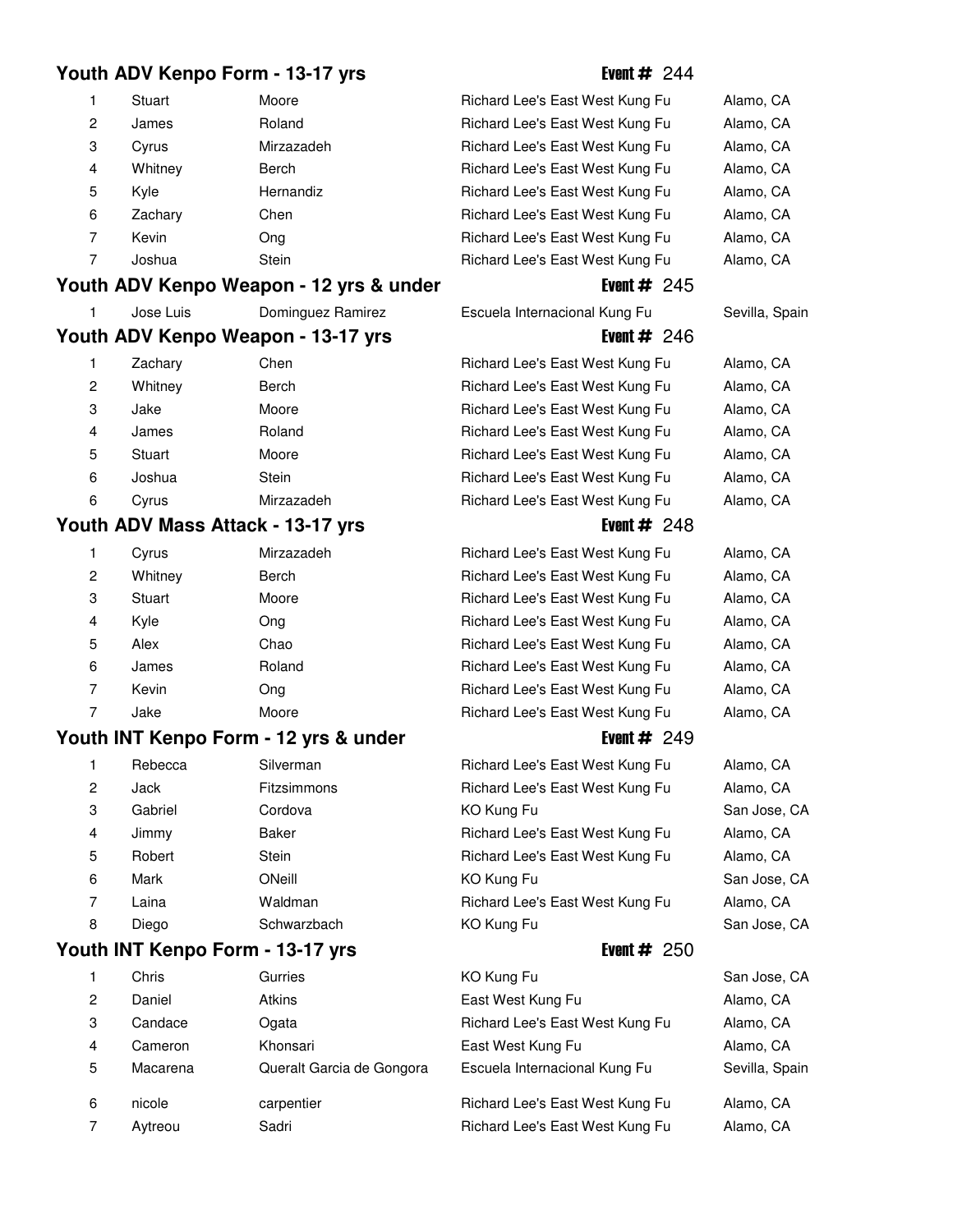### **Youth INT Kenpo Weapon - 12 yrs & under** Event # 251

| $\mathbf{1}$   | Jimmv   | Baker              | Richard Lee's East West Kung Fu | Alamo, CA |
|----------------|---------|--------------------|---------------------------------|-----------|
| $\mathbf{2}$   | Rebecca | Silverman          | Richard Lee's East West Kung Fu | Alamo, CA |
| 3              | Jack    | <b>Fitzsimmons</b> | Richard Lee's East West Kung Fu | Alamo, CA |
| $\overline{4}$ | Robert  | <b>Stein</b>       | Richard Lee's East West Kung Fu | Alamo, CA |
| 5              | Gabriel | Cordova            | KO Kung Fu                      | San Jose, |
| 6              | Mark    | ONeill             | KO Kung Fu                      | San Jose, |
| 7              | Laina   | Waldman            | Richard Lee's East West Kung Fu | Alamo, CA |
| 8              | Derek   | Cross              | Richard Lee's East West Kung Fu | Alamo, CA |
|                |         |                    |                                 |           |

## **Youth INT Kenpo Weapon - 13-17 yrs** Event # 252

|                | Chris    | Gurries                   | KO Kung Fu                               | San Jose,         |
|----------------|----------|---------------------------|------------------------------------------|-------------------|
| $\overline{2}$ | Daniel   | <b>Atkins</b>             | East West Kung Fu                        | Alamo, CA         |
| 3              | Cameron  | Khonsari                  | East West Kung Fu                        | Alamo, CA         |
| 4              | Macarena | Queralt Garcia de Gongora | Escuela Internacional Kung Fu            | Sevilla, Sp       |
| 5              | Candace  | Ogata                     | Richard Lee's East West Kung Fu          | Alamo, CA         |
| ĥ              | Avtreou  | Sadri                     | <b>Richard Lee's Fast West Kung Full</b> | $Alamo$ $C\Delta$ |

### **Youth INT Mass Attack Event # 253**

|                | Chris   | Gurries            | KO Kung Fu                      | San Jose, |
|----------------|---------|--------------------|---------------------------------|-----------|
| $\overline{2}$ | Rebecca | Silverman          | Richard Lee's East West Kung Fu | Alamo, CA |
| 3              | Candace | Ogata              | Richard Lee's East West Kung Fu | Alamo, CA |
| $\overline{4}$ | Jack    | <b>Fitzsimmons</b> | Richard Lee's East West Kung Fu | Alamo, CA |
| 5              | Robert  | <b>Stein</b>       | Richard Lee's East West Kung Fu | Alamo, CA |
| 6              | Cameron | Khonsari           | East West Kung Fu               | Alamo, CA |
| 6              | Daniel  | <b>Atkins</b>      | East West Kung Fu               | Alamo, CA |
| 8              | nicole  | carpentier         | Richard Lee's East West Kung Fu | Alamo, CA |

### **Youth BEG Kenpo Form Event # 254**

| 1              | Eric    | Scattaretico   | Dragon and Crane                | Somers, New                        |
|----------------|---------|----------------|---------------------------------|------------------------------------|
| $\overline{2}$ | Taylor  | Webb           | KO Kung Fu                      | San Jose, CA                       |
| 3              | Shalyn  | Hockett        | Richard Lee's East West Kung Fu | Alamo, CA                          |
| 4              | Mvla    | Curtis         | KO Kung Fu                      | San Jose, CA                       |
| $\overline{4}$ | Vanessa | Waldman        | Richard Lee's East West Kung Fu | Alamo, CA                          |
| 6              | David   | <b>Maizels</b> | Richard Lee's East West Kung Fu | Alamo, CA                          |
|                | Ana     | Yarza Cepeda   | Escuela Internacional Kung Fu   | Sevilla, Spain                     |
| $\sim$         | .       |                | $\sim$ $\sim$ $\sim$            | $\sim$ $\sim$ $\sim$ $\sim$ $\sim$ |

### **Youth BEG Mass Attack Event # 255**

| 1 | Taylor  | Webb    |
|---|---------|---------|
| 2 | Myla    | Curtis  |
| 3 | Savanna | Foss    |
| 4 | Vanessa | Waldman |
| 5 | Shalyn  | Hockett |

### **Youth Tai Ji Form (All Styles) 13-17 yrs Event # 256**

| 1 | Bryan  | Cheng   |
|---|--------|---------|
| 2 | Eric   | Tran    |
| 3 | Albert | Ung     |
| 4 | Alex   | Woo     |
| 5 | Alex   | Hazlett |
|   |        |         |

| Richard Lee's East West Kung Fu |
|---------------------------------|
| Richard Lee's East West Kung Fu |
| Richard Lee's East West Kung Fu |
| Richard Lee's East West Kung Fu |
| KO Kung Fu                      |
| KO Kung Fu                      |
| Richard Lee's East West Kung Fu |
| Richard Lee's East West Kung Fu |

| KO Kung Fu                    |  |
|-------------------------------|--|
| East West Kung Fu             |  |
| East West Kung Fu             |  |
| Escuela Internacional Kung Fu |  |
|                               |  |

Richard Lee's East West Kung Fu Alamo, CA Aytreou Sadri 11 Richard Lee's East West Kung Fu Alamo, CA

| KO Kung Fu                      | San Jose, CA |
|---------------------------------|--------------|
| Richard Lee's East West Kung Fu | Alamo, CA    |
| Richard Lee's East West Kung Fu | Alamo, CA    |
| Richard Lee's East West Kung Fu | Alamo, CA    |
| Richard Lee's East West Kung Fu | Alamo, CA    |
| East West Kung Fu               | Alamo, CA    |
| East West Kung Fu               | Alamo, CA    |
| Richard Lee's East West Kung Fu | Alamo, CA    |
|                                 |              |

Dragon and Crane Somers, New York Richard Lee's East West Kung Fu Alamo, CA KO Kung Fu San Jose, CA Richard Lee's East West Kung Fu Alamo, CA Richard Lee's East West Kung Fu Alamo, CA Escuela Internacional Kung Fu Sevilla, Spain 8 Gabrielle ONeill 19 November 19 KO Kung Fu San Jose, CA

1 KO Kung Fu San Jose, CA 2 KO Kung Fu San Jose, CA 3 KO Kung Fu San Jose, CA Richard Lee's East West Kung Fu Alamo, CA Richard Lee's East West Kung Fu Alamo, CA

Calvin Chin Martial Arts Academy Newton, MA Wah Lum Kung Fu and Tai Chi Academy Malden, MA Wah Lum Kung Fu and Tai Chi Academy Malden, MA Calvin Chin Martial Arts Academy Newton, MA US Kuoshu Academy **Owings Mills, MD** 

San Jose, CA San Jose, CA

San Jose, CA Sevilla, Spain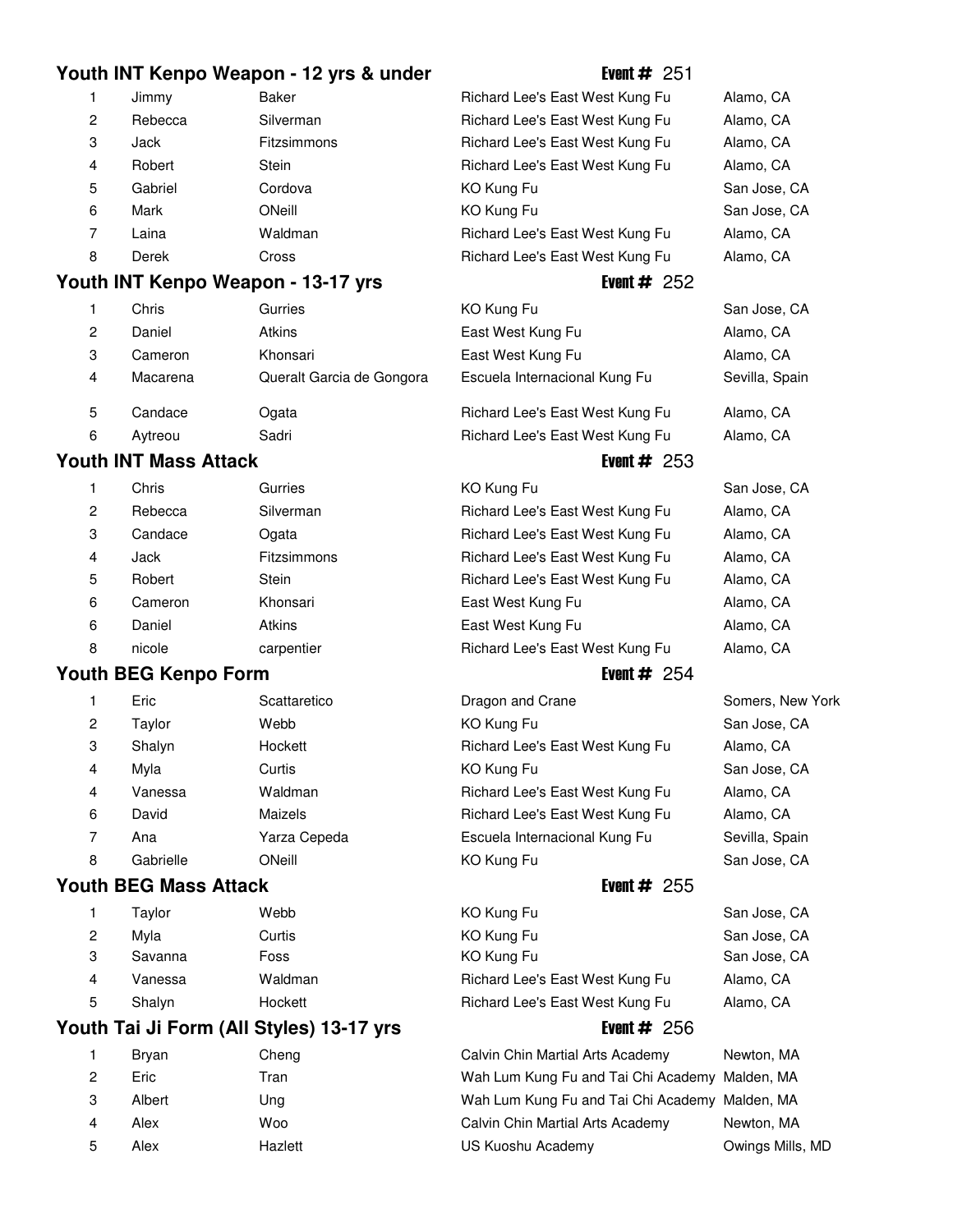|   | 6                   | Megan                                 | Chan                              | Calvin Chin Martial Arts Academy                                   | Newton, MA                             |
|---|---------------------|---------------------------------------|-----------------------------------|--------------------------------------------------------------------|----------------------------------------|
|   | 7                   | CJ                                    | Addonisio                         | Calvin Chin Martial Arts Academy                                   | Newton, MA                             |
|   |                     | Group Tai Ji Form (3-10 members)      |                                   | Event $# 257$                                                      |                                        |
| 1 |                     | Ralph                                 | Semmel                            | US Kuoshu Academy                                                  | Owings Mills, MD                       |
| 1 |                     | Paul                                  | Villmoare                         | US Kuoshu Academy                                                  | Owings Mills, MD                       |
| 1 |                     | Owen                                  | Riley                             | US Kuoshu Academy                                                  | Owings Mills, MD                       |
| 1 |                     | James                                 | Hesser                            | US Kuoshu Academy                                                  | Owings Mills, MD                       |
|   |                     |                                       | Youth BEG Kenpo Weapon (all ages) | Event $# 800$                                                      |                                        |
| 1 |                     | David                                 | Maizels                           | Richard Lee's East West Kung Fu                                    | Alamo, CA                              |
|   | 2                   | Taylor                                | Webb                              | KO Kung Fu                                                         | San Jose, CA                           |
|   | 3                   | Gabrielle                             | ONeill                            | KO Kung Fu                                                         | San Jose, CA                           |
|   | 4                   | Savanna                               | Foss                              | KO Kung Fu                                                         | San Jose, CA                           |
|   |                     | Youth Beg Wushu Form all ages         |                                   | Event $# 801$                                                      |                                        |
| 1 |                     | Deja                                  | Westcott                          | Southern Shaolin Academy                                           | Ewing, NJ                              |
| 1 |                     | Deja                                  | Westcott                          | Southern Shaolin Academy                                           | Ewing, NJ                              |
|   | 2                   | Moises                                | Guzman-Rijos                      | Southern Shaolin Academy                                           | Ewing, NJ                              |
|   | $\overline{c}$      | Moises                                | Guzman-Rijos                      | Southern Shaolin Academy                                           | Ewing, NJ                              |
|   | 3                   | Lucas                                 | Riehl                             | Southern Shaolin Academy                                           | Ewing, NJ                              |
|   | 3                   | Lucas                                 | Riehl                             | Southern Shaolin Academy                                           | Ewing, NJ                              |
|   |                     | Lei Tai Male Middle C (55.1 to 60 kg) |                                   | Event $# 901$                                                      |                                        |
| 1 |                     | Allen                                 | Parco                             | Richard Lee's East West Kung Fu                                    | Alamo, CA                              |
|   | 2                   | Arlanzo                               | Harper                            | Western Hills Kung Fu                                              | Cincinnati, OH                         |
|   | 3                   | Collin                                | Lee                               | Richard Lee's East West Kung Fu                                    | Alamo, CA                              |
|   |                     | Lei Tai Male Middle B (60.1 to 65 kg) |                                   | Event $# 902$                                                      |                                        |
| 1 |                     | Michael                               | Melendez                          | KO Kung Fu                                                         | San Jose, CA                           |
|   | 2                   | Huey                                  | Do                                | Western Hills Kung Fu                                              | Cincinnati, OH                         |
|   | 3                   | Khemissi                              | Chenini                           | Chinese Kuoshu Institute                                           | Neu Ulm, Germany                       |
|   | 4                   | Ryan                                  | Velivlis                          | Freedom Martial Arts and Wellness Center Bel Air, MD               |                                        |
|   |                     | Lei Tai Male Middle A (65.1 to 70 kg) |                                   | Event $# 903$                                                      |                                        |
| 1 |                     | Marshall                              | Olszewski                         | US Kuoshu Academy                                                  | Owings Mills, MD                       |
|   | 2                   | Edward                                | Quach                             | <b>Catalyst Martial Arts</b>                                       | Kettering, Ohio                        |
|   | 3                   | James                                 | Murrin                            | sacred warrior                                                     | Taunton,                               |
|   | 4                   | Max                                   | Osterhaus                         | Zhong Yi Kung Fu Association                                       | Madison, WI                            |
|   |                     | Lei Tai Male Heavy C (70.1 to 76 kg)  |                                   | Event $# 904$                                                      |                                        |
| 1 |                     | Sanjay                                | Nair                              | US Kuoshu Academy                                                  | Owings Mills, MD                       |
|   | 2                   | Michael                               | <b>Braitsch</b>                   | Western Hills Kung Fu                                              | Cincinnati, OH                         |
|   | 3                   | Jeremy                                | Watson                            | <b>All Masters</b>                                                 | Sudbury, Canada                        |
|   | 4                   | Felix                                 | Bahr                              | Chinese Kuoshu Institute                                           | Neu Ulm, Germany                       |
|   |                     | Lei Tai Male Heavy B (76.1 to 82 kg)  |                                   | Event $# 905$                                                      |                                        |
|   |                     |                                       |                                   |                                                                    |                                        |
| 1 |                     | Michael                               | Huang                             | US Kuoshu Academy                                                  | Owings Mills, MD                       |
|   | $\overline{c}$<br>3 | Etienne                               | Metayer<br>Arminio                | Academie White Crane Kung fu<br>Kevin Prestons Siu Lum Pai Chinese | Montreal, Canada<br>New Cumberland, PA |
|   |                     | Matt                                  |                                   | <b>Boxing Academy</b>                                              |                                        |
|   | 4                   | Abraham                               | Parrish                           | Mantis Kungfu Academy                                              | Hamden, CT                             |
|   |                     |                                       |                                   |                                                                    |                                        |